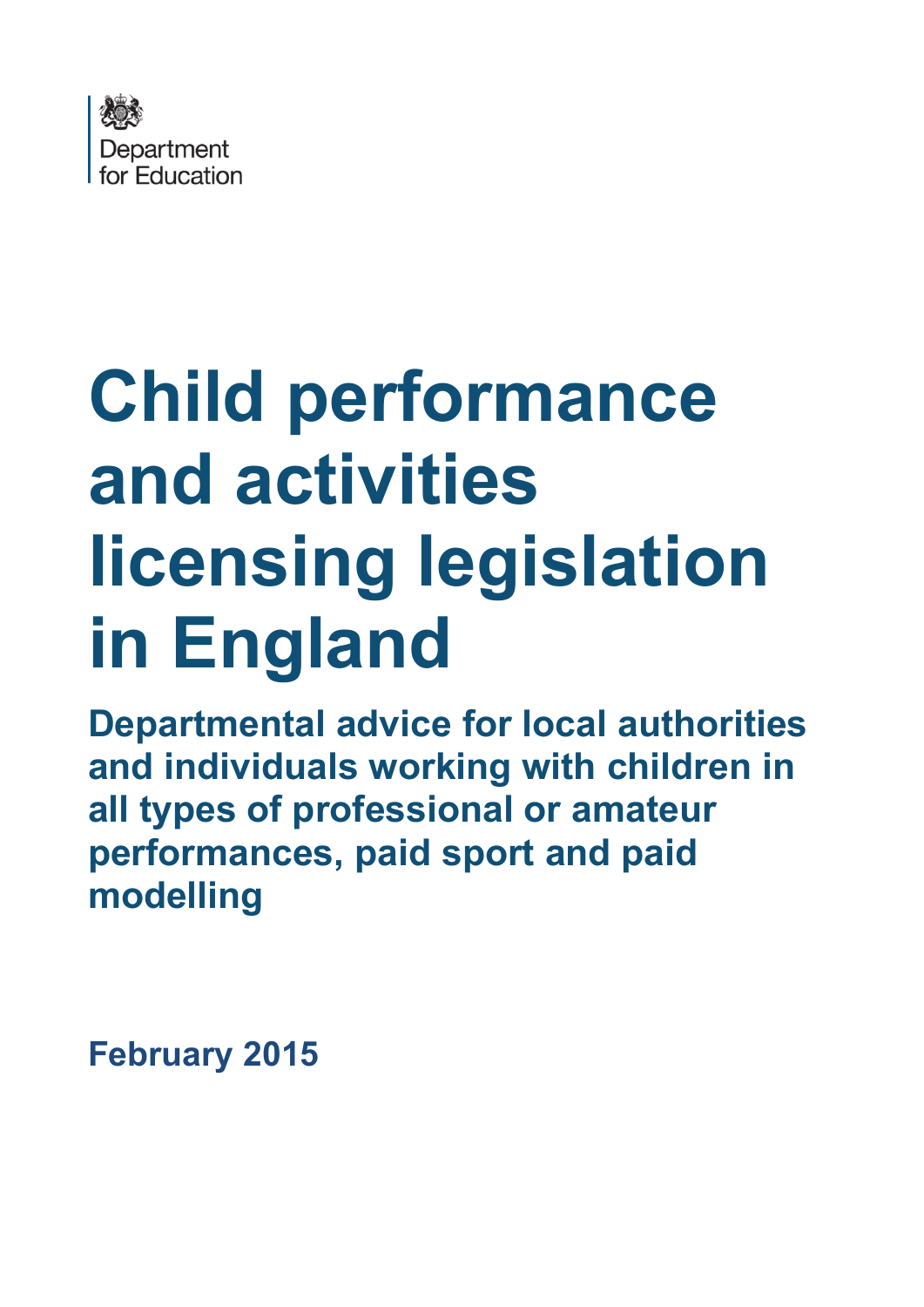# **Contents**

|    | Summary |                                                                                                                                                  | 4              |
|----|---------|--------------------------------------------------------------------------------------------------------------------------------------------------|----------------|
|    |         | About this departmental advice                                                                                                                   | 4              |
|    |         | Expiry or review date                                                                                                                            | 4              |
|    |         | Who is this advice for?                                                                                                                          | 4              |
|    |         | Main points                                                                                                                                      | 5              |
|    |         | Purpose of this advice                                                                                                                           | 5              |
|    |         | Previous advice and guidance                                                                                                                     | 5              |
|    |         | Children (Performances and Activities) (England) Regulations 2014                                                                                | 5              |
| 1. |         | Licensing children to take part in performances and activities in Great Britain                                                                  | $\overline{7}$ |
|    | 1.1     | Licensing requirement                                                                                                                            | $\overline{7}$ |
|    | 1.2     | Rehearsals and warm ups for performances                                                                                                         | $\overline{7}$ |
|    | 1.3     | Exemptions from the licensing requirement for performances                                                                                       | 8              |
|    | 1.4     | Applying for a licence                                                                                                                           | 11             |
|    | 1.5     | What is the timescale for getting a licence?                                                                                                     | 12             |
|    | 1.6     | Granting a licence                                                                                                                               | 12             |
|    | 1.7     | Conditions that may be placed on a licence application                                                                                           | 12             |
|    | 1.8     | Turning down a licence application                                                                                                               | 13             |
| 2. |         | General requirements                                                                                                                             | 14             |
| 3. |         | General requirements applicable to all licensed performances or activities                                                                       | 15             |
|    | 3.1     | Regulation 13 - Education                                                                                                                        | 15             |
|    | 3.2     | Absence from school                                                                                                                              | 16             |
|    | 3.3     | Regulation 15 - Chaperones                                                                                                                       | 16             |
|    | 3.4     | Regulation 16 - Accommodation                                                                                                                    | 17             |
|    | 3.5     | Regulation 17 – Place of performance and place of rehearsal                                                                                      | 17             |
|    | 3.6     | Regulation 18 - Travel arrangements                                                                                                              | 17             |
| 4. |         | Restrictions in relation to all performances (i.e. all licensed performances and all<br>performances exempted under section 37(3)(a) of the Act) | 18             |
| 5. |         | Restrictions and exceptions in relation to all licensed performances                                                                             | 20             |
| 6. |         | Compliance and enforcement                                                                                                                       | 21             |
| 7. |         | Licensing children to perform or take part in activities abroad                                                                                  | 22             |
|    | 7.1     | When is a licence required?                                                                                                                      | 22             |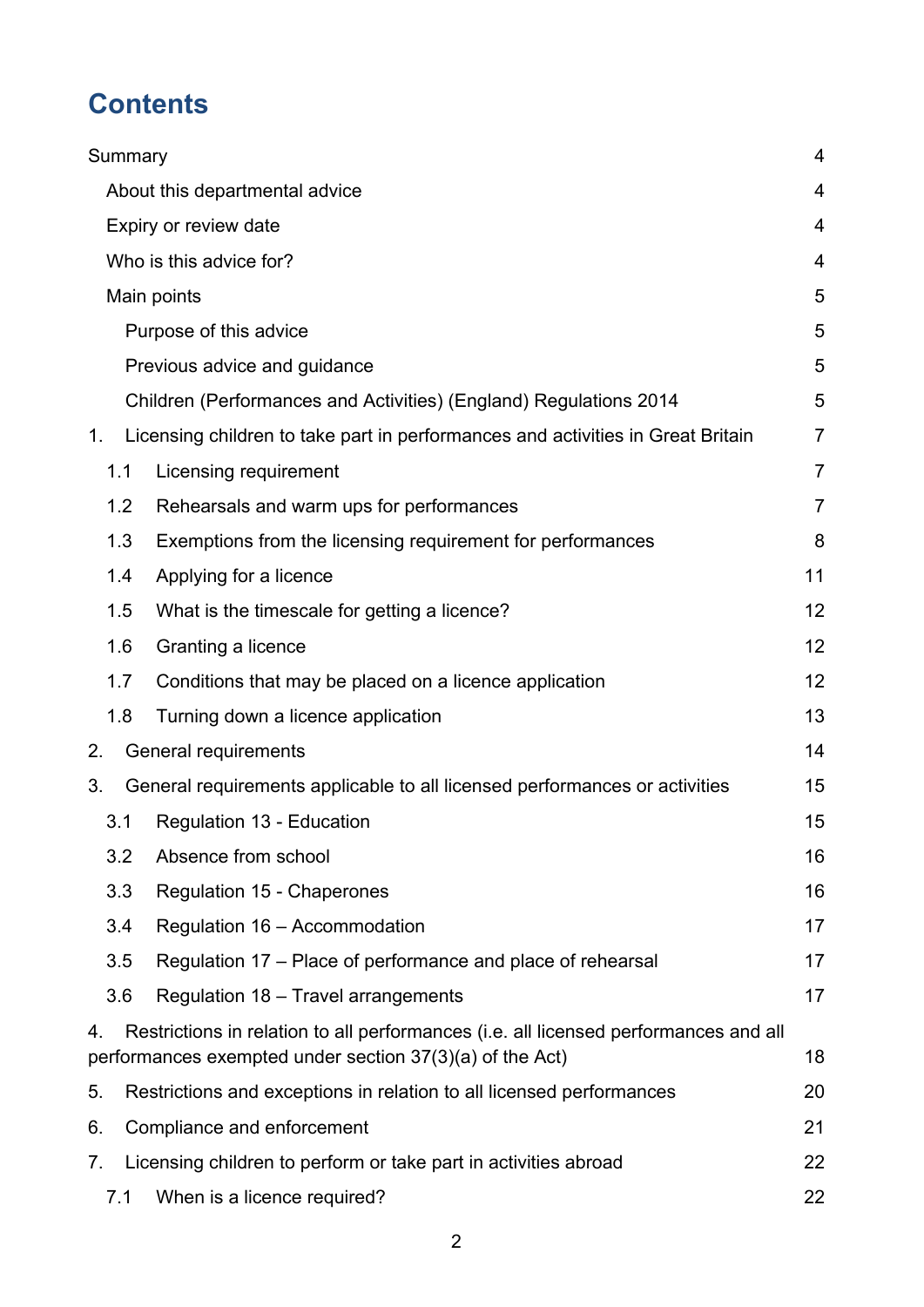|     | 7.2 Restrictions on licensing children aged under 14              | 22 |
|-----|-------------------------------------------------------------------|----|
|     | 7.3 When is a licence not required?                               | 22 |
| 7.4 | Who issues the licence?                                           | 23 |
|     | 7.5 Who should apply for the licence?                             | 23 |
|     | 7.6 What information should be included in a licence application? | 23 |
| 7.7 | Licensing decisions                                               | 23 |
| 7.8 | What information does the licence contain once granted            | 24 |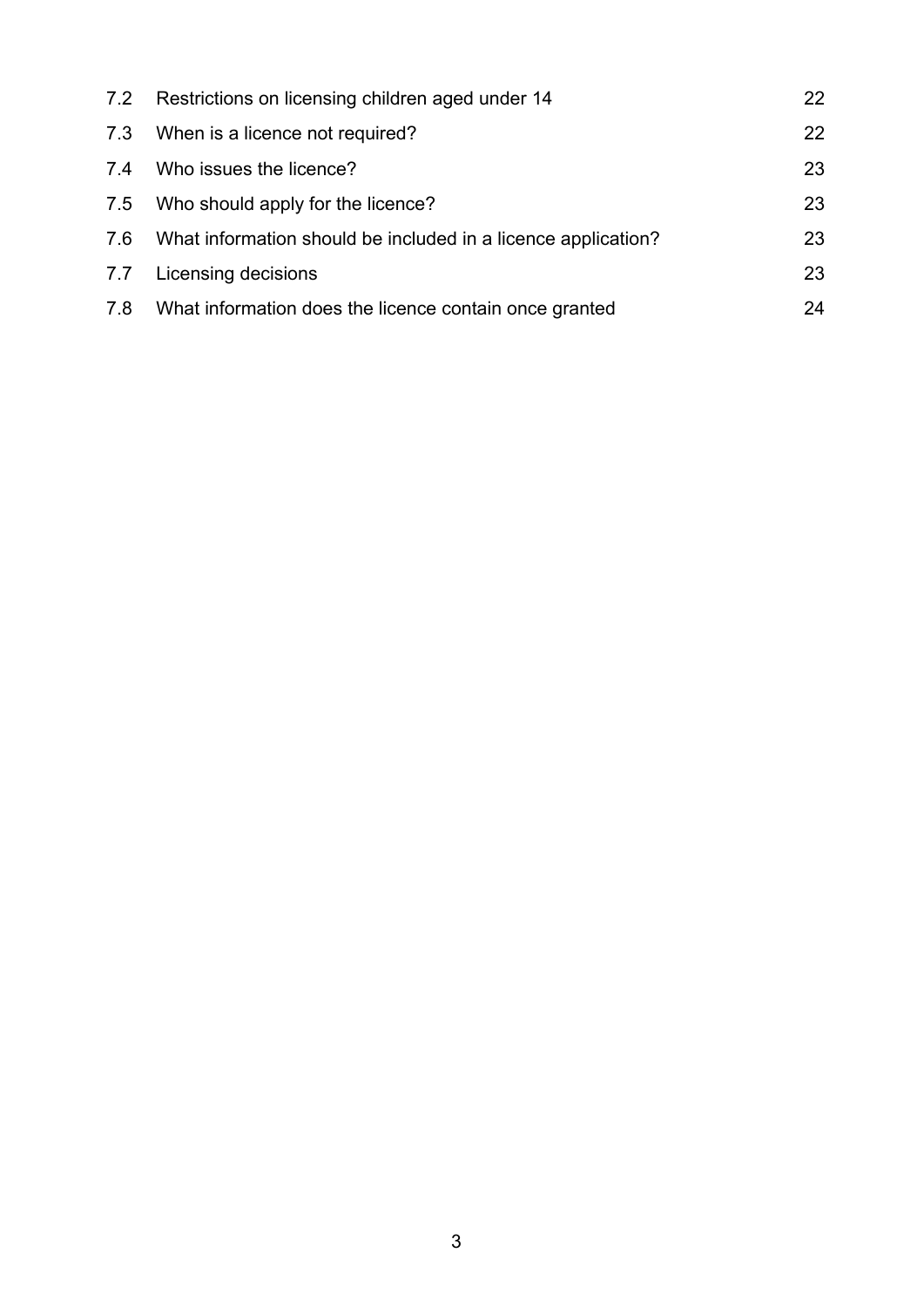# <span id="page-3-0"></span>**Summary**

# <span id="page-3-1"></span>**About this departmental advice**

The child performance licensing and activities legislation sets out the arrangements that must be made to safeguard children when they take part in certain types of performances, paid sport or paid modelling<sup>[1](#page-3-4)</sup>.

The legislation sets out what the law requires of people responsible for putting on performances with children, or engaging them in paid sport or paid modelling (in the rest of this document paid sport and paid modelling are referred to as 'activities'). The relevant primary legislation is Part II of the Children and Young Persons Act 1933**[2](#page-3-5)** and Part II of the Children and Young Persons Act 196[3](#page-3-6)<sup>3</sup>.

Streamlined and simplified regulations, the Children (Performances and Activities) (England) Regulations 2014, came into force on 6 February 2015**[4](#page-3-7)** . The regulations are self-explanatory, so the government does not intend to set out detailed explanation of each of the provisions.

### <span id="page-3-2"></span>**Expiry or review date**

This advice will be reviewed before March 2020.

# <span id="page-3-3"></span>**Who is this advice for?**

This guidance is for:

- those responsible for putting on professional<sup>[5](#page-3-8)</sup> or amateur performances involving children;
- people who engage children in paid sport or paid modelling;
- parents and carers of such children;
- local authorities;
- people who chaperone children in performances, paid modelling or paid sport;
- schools:
- magistrate's courts.

<span id="page-3-4"></span>As listed under section 37(2) of the Children and Young Persons Act 1963 and, where the performance is to take place abroad and is for profit, see section 25 of the Children and Young Persons Act 1933.

<span id="page-3-5"></span><sup>2</sup> [Children and Young Persons Act 1933](http://www.legislation.gov.uk/ukpga/Geo5/23-24/12)

<span id="page-3-6"></span><sup>&</sup>lt;sup>3</sup> [Children and Young Persons Act 1963](http://www.legislation.gov.uk/ukpga/1963/37)

<span id="page-3-7"></span><sup>4</sup> [Children \(Performances and Activities\) \(England\) Regulations 2014](http://www.legislation.gov.uk/id/uksi/2014/3309)

<span id="page-3-8"></span><sup>5</sup> Involving children both in Great Britain and abroad.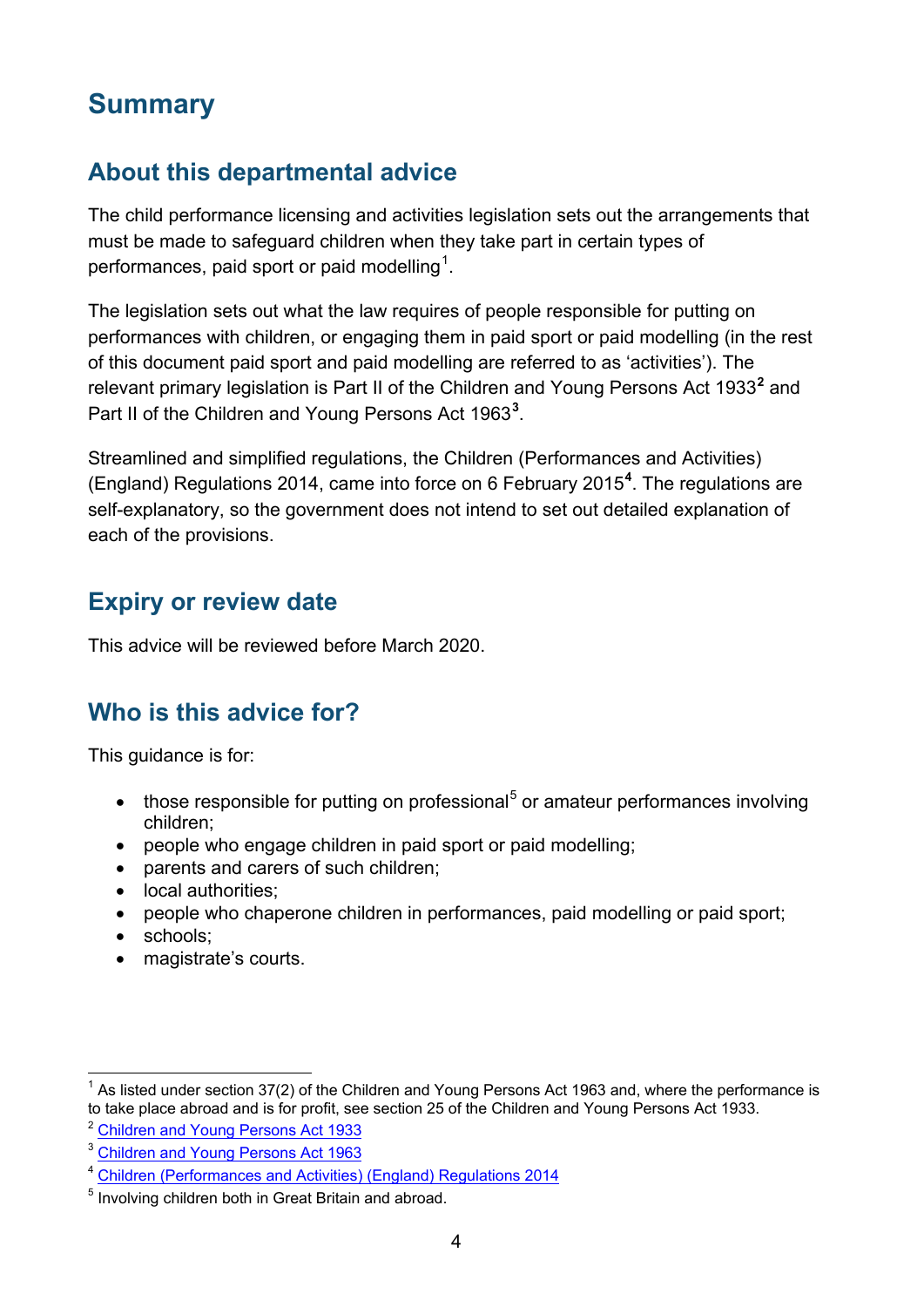# <span id="page-4-0"></span>**Main points**

### <span id="page-4-1"></span>**Purpose of this advice**

This advice is to aid understanding of some of those requirements, especially those areas where questions are more often raised. It should be read alongside the legislation and the sector-led examples to best practice.

Reference to this advice is not a substitute for reference to the Acts and/or regulations and this advice has no statutory force. It should not be taken as providing an authoritative interpretation of the Acts or regulations as that, ultimately, is a matter for the courts.

### <span id="page-4-2"></span>**Previous advice and guidance**

Guidance to the child performance legislation was previously issued by the Home Office in 1968. That guidance is obsolete and does not reflect the current legislation; it should be discarded. The Department for Education also published non-statutory guidance on Body of Persons Approvals (BOPAs) in 2010: that guidance is also obsolete and should be discarded. This departmental advice about the legal requirements in respect of child performance and activities supersedes all previous guidance and advice in England.

### <span id="page-4-3"></span>**Children (Performances and Activities) (England) Regulations 2014**

On 15 December 2014 the Secretary of State for Education made the Children (Performances and Activities) (England) Regulations 2014. This followed a public consultation on proposals for a new framework for the hours children can perform and the breaks they must have.<sup>[6](#page-4-4)</sup> These new regulations revoke and replace the Children (Performances) Regulations 1968 as they applied to England (as described in the bullet points below).

The regulations set out:

- the requirements in respect of applications for, and the conditions that apply to, licences issued by local authorities in England under section 37 of the 1963 Act for performances and activities;
- the information that must be contained in a licence granted under section 25 of the 1933 Act by a justice of the peace in England in respect of children performing for profit or taking part in activities for which payment is made abroad and the information that must be provided to the Secretary of State in respect of such licences under that section; and
- the requirements for performances in England that are exempted under section 37(3)(a) from the need to obtain a licence.

<span id="page-4-4"></span><sup>&</sup>lt;sup>6</sup> [The child performance consultation documents and the report from the exercise](https://www.gov.uk/government/consultations/child-performance-regulations-performance-hours-and-breaks)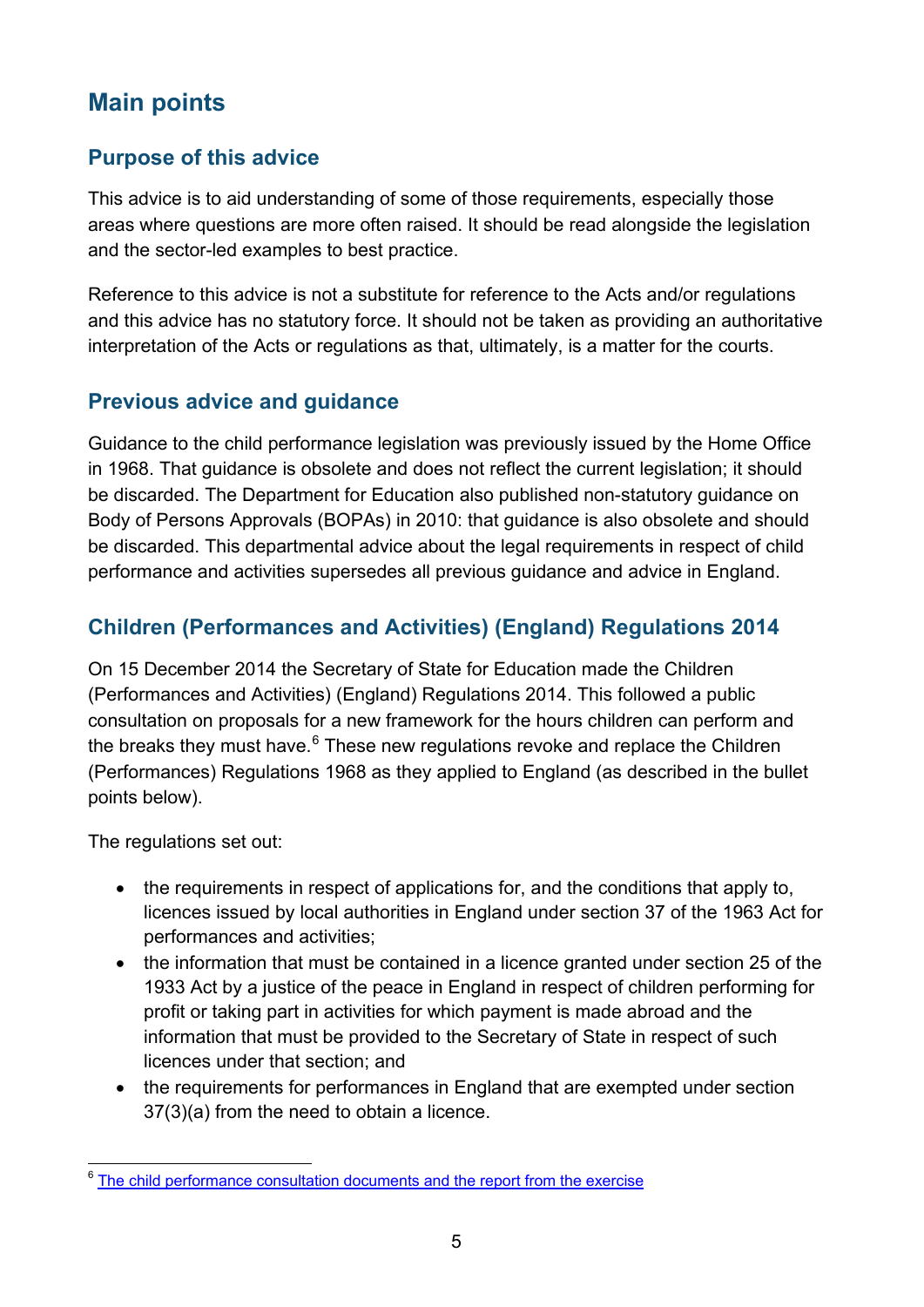In the rest of this advice, Part II of the Children and Young Persons Act 1933 is referred to as "the 1933 Act" and Part II of the Children and Young Persons Act 1963 is referred to as "the 1963 Act". The Children (Performances and Activities) (England) Regulations 2014 are referred to as "the regulations".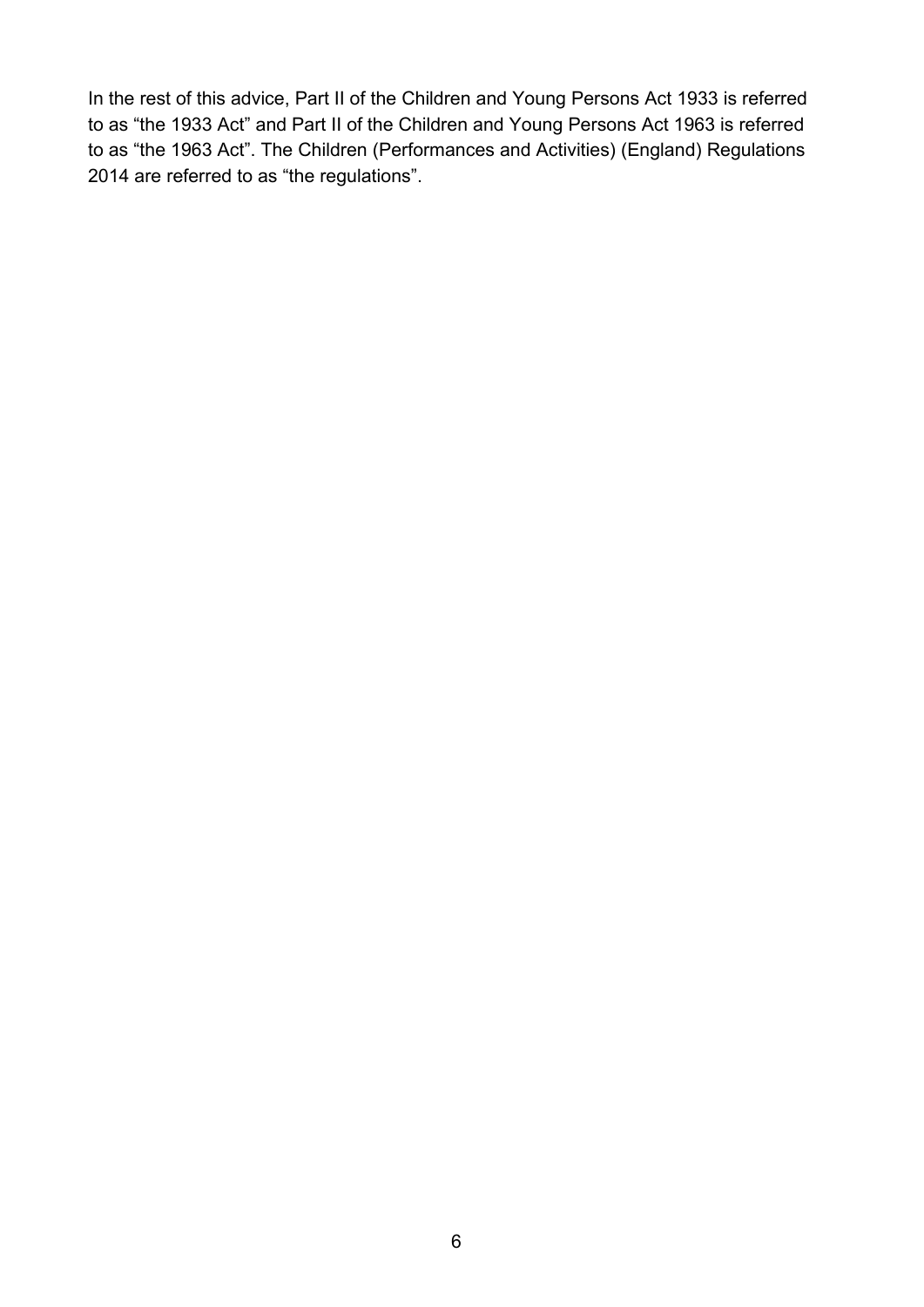# <span id="page-6-0"></span>**1. Licensing children to take part in performances and activities in Great Britain**

# <span id="page-6-1"></span>**1.1 Licensing requirement**

1.1.1 Under section 37 of the 1963 Act, a licence must be obtained before a child can take part in certain types of performance and activities in Great Britain<sup>[7](#page-6-3)</sup>. This includes:

- any performance for which a charge is made, whether for admission or otherwise;
- performances on premises licensed to sell alcohol, for example in a hotel, a pub, a theatre;
- any live broadcast performance, for example a television or radio broadcast, internet streaming;
- any performance recorded (by whatever means) with a view to its use in a broadcast or such service or in a film intended for public exhibition. $8$  For example a live stage performance recorded for a cinema screening, a feature film, a video or sound recording of a performance on a website. (Note that this does not extend to user generated content, for e.g. where young people or a family record themselves and share it on a website or social media);
- when children take part in sport or modelling for which payment is made (to the child or to someone else in respect of the child taking part) other than expenses.
- 1.1.2 It should be noted that:
	- a performance licence may be required whether or not the child is paid;
	- amateur groups, musical performances, student productions or films are not exempt from the requirements;
	- licensing requirements apply only to children under the upper limit of compulsory school age (as defined by section 8(3) of the Education Act 1996) (i.e. as a general rule up to the last Friday in June in the school year in which they have their 16th birthday) $9$ .

# <span id="page-6-2"></span>**1.2 Rehearsals and warm ups for performances**

1.2.1 Rehearsals taking place from the first to the last day of the performance period require a licence and are subject to the same restrictions and conditions as performances. A child may not take part in performances, including such rehearsals, on

<span id="page-6-3"></span> $<sup>7</sup>$  That is England, Scotland or Wales.</sup>

<span id="page-6-4"></span> $8$  This may include the recording of performances for use on internet sites.

<span id="page-6-5"></span> $9$  The requirements apply to all children from babies to compulsory school leaving age. This is not changed by the raising of the participation age, which requires that 16-18s must participate in some form of education or training.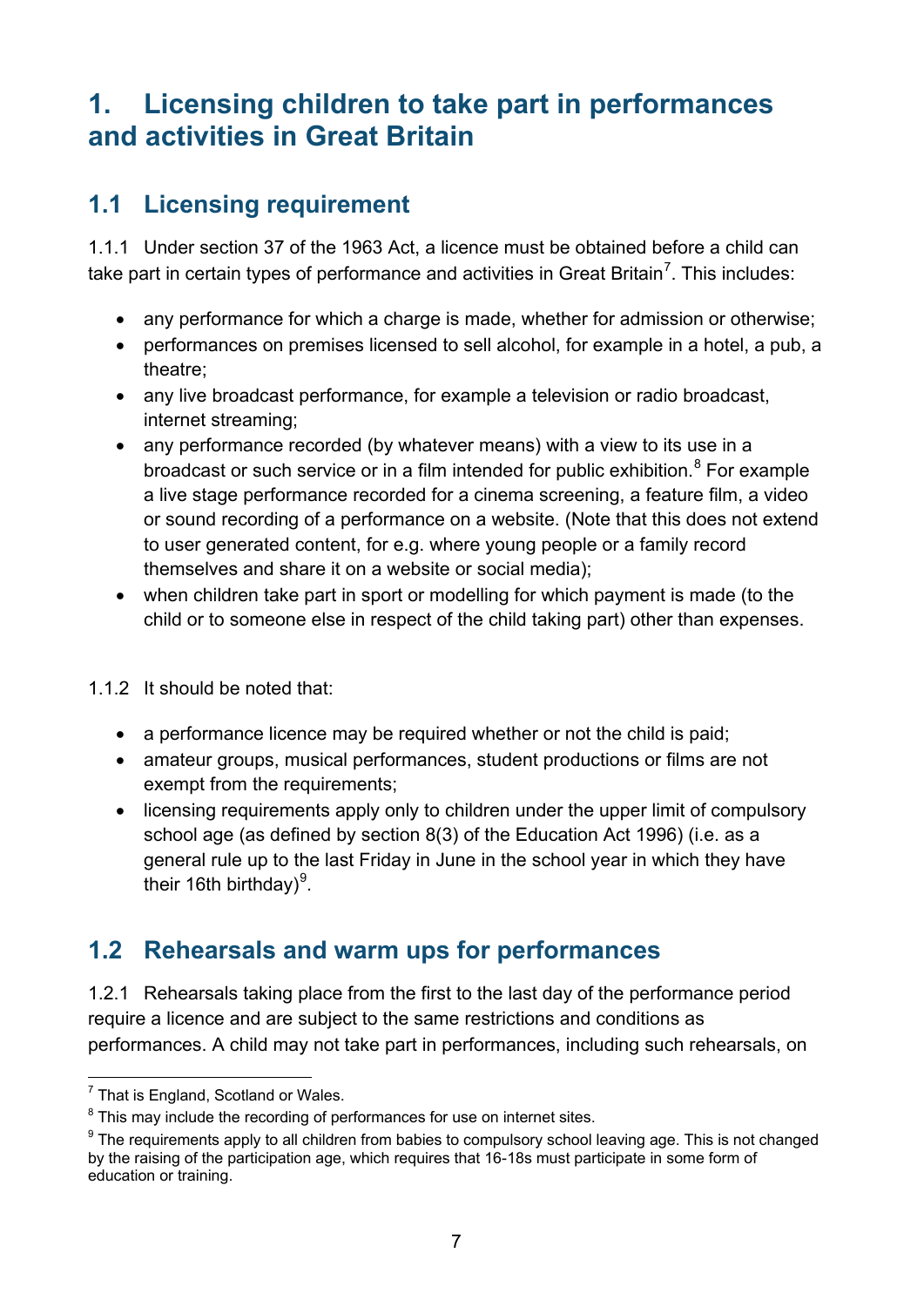more than 6 consecutive days. Any rehearsal on the day of a performance or activity counts towards the permitted hours the child can be at the place of performance or activity. Warm-up time should be taken into account when assessing the amount of time that a child spends in rehearsal (see 4.4).

1.2.2 The licensing requirements of the Act do not apply to rehearsals that take place before the first day of performance. When considering an application for a licence, and in order to satisfy itself that the child's education and well-being will not suffer, the licensing authority should have regard to the amount of rehearsals before the first day of performance. The regulations require that information as to the dates, places, approximate duration of and proposed arrangements in relation to rehearsals taking place at any time before the first day of performance must be provided as part of the application for a licence.

1.2.3 The licensing authority can place conditions on the licence to protect the child's education or wellbeing, where they have reason to believe that the overall schedule might otherwise have a negative impact on the child (the sector led best practice provides some examples).

### <span id="page-7-0"></span>**1.3 Exemptions from the licensing requirement for performances**

1.3.1 Exemptions are set out in section 37(3) of the 1963 Act, which only apply **where no payment in respect of the child taking part in the performance is made** to the child or another person, other than expenses. These exemptions do not apply to paid sport or paid modelling. The exemptions are:

#### **The 'four day rule'**

1.3.2 Under section 37(3)(a) of the 1963 Act, if a child has **not performed on more than 3 days in the last 6 months**, they will not need a licence for performance on a fourth day. Once a child has performed on 4 days in a 6 month period (in any performance, regardless of whether a licence was in place on any of those days or the child was taking part in a performance arranged under a body of persons approval – see 1.3.7) then a licence is required for any further performances (unless one of the other exemptions referred to below applies).

1.3.3 If a child is to be absent from school this exemption cannot be relied upon: a licence will be required.

1.3.4 Where the four day rule exemption is relied upon, certain conditions and restrictions will still apply to the performance (see section 4).

1.3.5 It is a legal requirement to seek a licence when one is required and any person who causes or procures any child to do anything in contravention of the licensing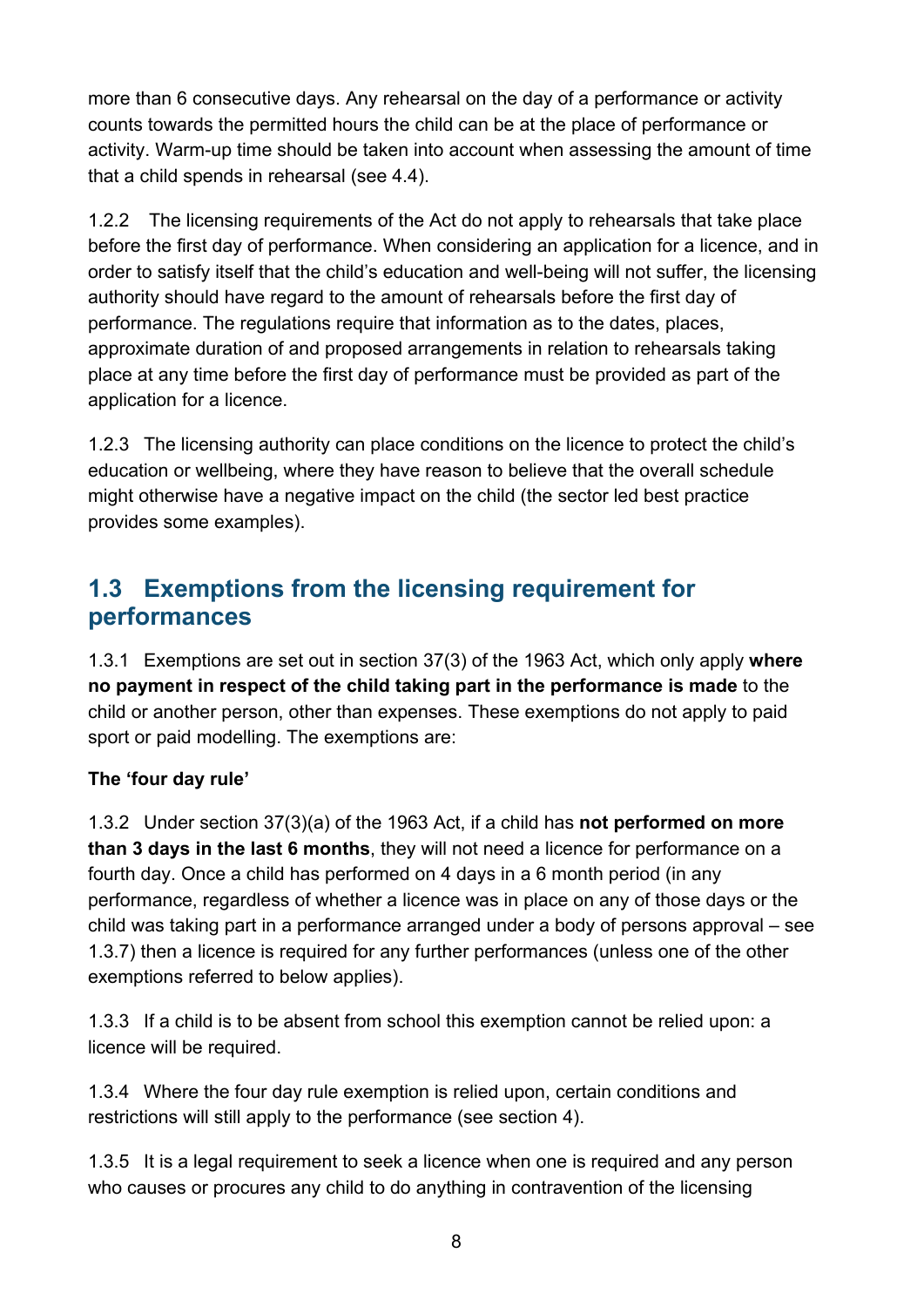requirement commits an offence and may be subject to a fine, imprisonment or both. If a producer is relying on the four day rule as a basis for not applying for a licence, they should have reasonable grounds for believing the child has not performed on more than 3 days in the previous 6 months<sup>[10](#page-8-0)</sup>.

#### **Performances given under arrangements made by a school**

1.3.6 Under section 37(3)(b) of the 1963 Act, a licence is not required where the performance in which the child is taking part is given under **arrangements made by a school**. The deciding factor is whether the school is responsible for organising and producing the performance. The school in question has to fall within the meaning of a 'school' in the relevant Education Acts i.e. an educational institution that provides primary and/or secondary education. The table below sets out when a performance would meet the criteria for this exemption, and when it would not.

| Who is making the arrangements?                                                                                                                                                                                                                                           | Is a licence required?                       |
|---------------------------------------------------------------------------------------------------------------------------------------------------------------------------------------------------------------------------------------------------------------------------|----------------------------------------------|
| The child's school                                                                                                                                                                                                                                                        | <b>No</b>                                    |
| A school within the meaning of the relevant Education<br>Acts (but which the child does not attend) – this can<br>include:                                                                                                                                                | <b>No</b>                                    |
| a performing arts school which also provides a<br>$\bullet$<br>child's main education; and<br>a school providing a child's main education<br>$\bullet$<br>working alongside a performing arts school<br>(education is jointly provided), providing each is<br>a 'school'. |                                              |
| A child who is home educated could qualify under this<br>exemption if the arrangements for the performance are<br>made by a school <sup>11</sup> .                                                                                                                        |                                              |
| This exemption would not be affected by a broadcaster<br>filming the event as part of an observational<br>documentary – as long as the children are not directed<br>to act in a particular way.                                                                           |                                              |
| Dance schools, circus schools, conservatoires and<br>similar organisations where the child is attending<br>purely for training in that performance activity (as<br>opposed to receiving their main education)                                                             | Yes (assuming no other<br>exemption applies) |

<span id="page-8-0"></span> $10$  The provision dealing with the offences is Section 40 of the 1963 Act.

<span id="page-8-1"></span> $11$  The legislation does not specify that arrangements have to be made by a school that the child is attending – just that they be made by a school.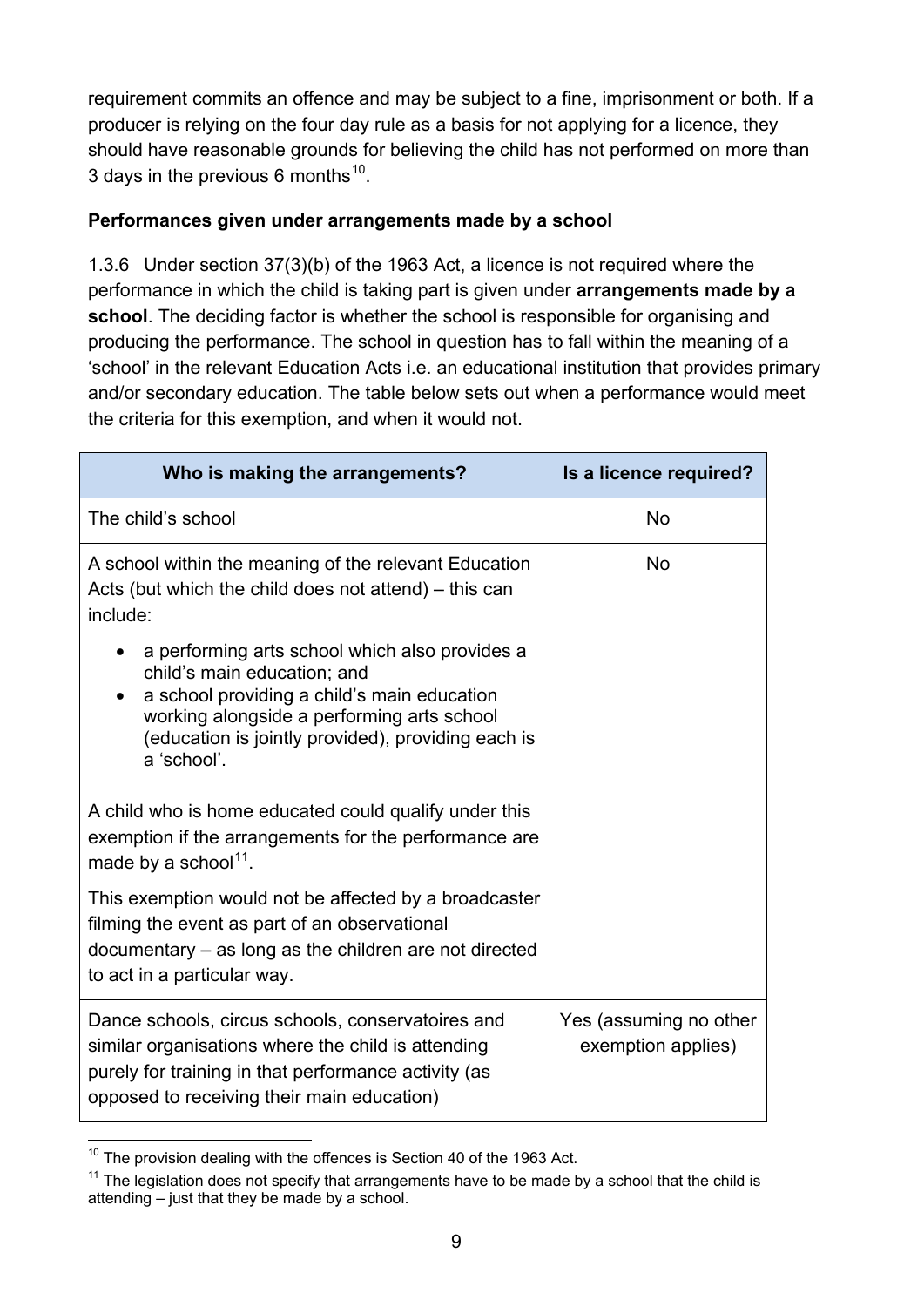| Who is making the arrangements?                                                                                                                                                                                                                             | Is a licence required?                       |
|-------------------------------------------------------------------------------------------------------------------------------------------------------------------------------------------------------------------------------------------------------------|----------------------------------------------|
| A third party. For example, where children from a<br>school or a number of schools take part in a<br>performance where arrangements are made by a third<br>party such as a broadcasting company, i.e. the third<br>party is responsible for the production. | Yes (assuming no other<br>exemption applies) |

#### **Body of Persons approval (BOPA)**

1.3.7 Also under section 37(3)(b) of the 1963 Act, a licence is not required where a performance is given under arrangements made by a 'body of persons' approved by the local authority in whose area the performance takes place or, in a few exceptional circumstances, by the Secretary of State. Further detail is set out below.

#### **What is a BOPA?**

- A BOPA can be issued for an organisation (known as a 'body of persons' for these purposes) for a specific performance or for a limited period of time as set out in the approval, to put on performances involving children.
- The granting of a BOPA to an organisation replaces the need to apply for individual licences from each child's home local authority during the period of approval – as long as the BOPA criteria and conditions continue to be fulfilled.

#### **Who can apply?**

- The organisation responsible for putting on the performance, and for ensuring the safety and wellbeing of the children taking part, must apply.
- Any type of organization can apply; it doesn't matter if they are a professional company, amateur group, stage or broadcast - as long as no payment (other than expenses) is made for the child to take part.

#### **Who can issue a BOPA?**

- BOPAs are issued by the local authority where the performance is taking place.
- The Secretary of State has the power to issue a BOPA, but will not generally consider applications. This is because local authorities are better placed to assess arrangements made to safeguard children in local activities, to inspect those arrangements and enforce any requirements or conditions intended to protect children.
- The Secretary of State will not consider any applications that do not involve a large number of performances with a large number of children across a significant number of local authority areas.

#### **What needs to be considered?**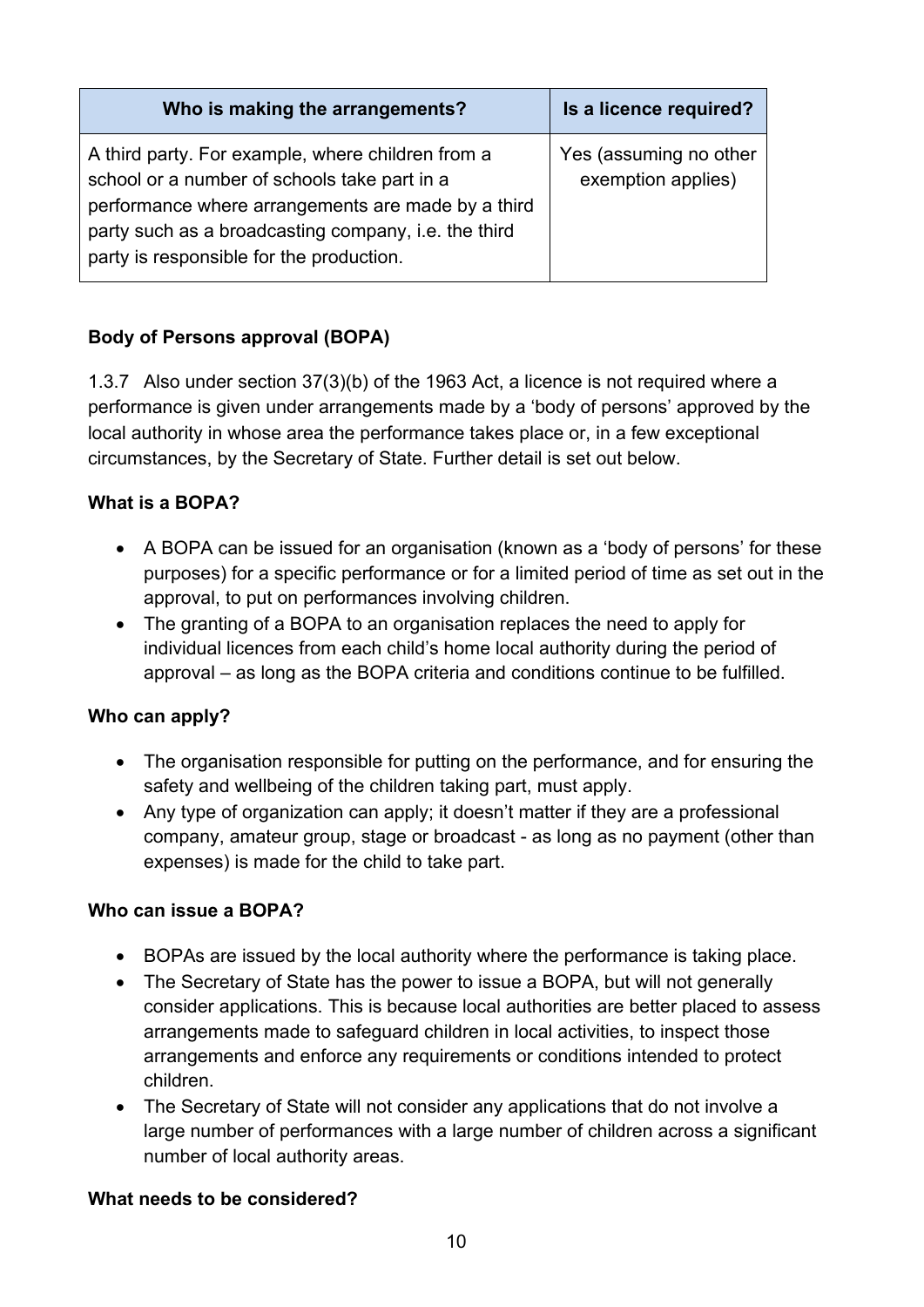- The decision whether to issue a BOPA is at the discretion of the local authority (or Secretary of State). They would want assurance that the body had clear, robust and well embedded policies for safeguarding children.
- A BOPA does not authorise absence from school for any child involved in the performances. If the performance involves absence from school that should be approved by the school – but see 3.2 in respect of the ability to approve absence from school.
- Where a performance is taking place under the auspices of a BOPA, the legislation does not require that the child be supervised by a chaperone approved by the local authority.

# <span id="page-10-0"></span>**1.4 Applying for a licence**

1.4.1 Where a child is resident in Great Britain (i.e. England, Scotland or Wales) and the performance is to take place in Great Britain, an application for a licence must be submitted to the child's home local authority. Local authorities are responsible for the administration of licences. This sits alongside their overall responsibility for safeguarding children. (For performances or activities outside of Great Britain, see section 7).

1.4.2 Where a child does not live in Great Britain, the application must be made to the local authority in whose area the applicant lives or has their place of business. This includes all performances that take place in England, Scotland and Wales and this means, for example, that where a child is resident in Northern Ireland or the Republic of Ireland, the licence application should be submitted to the local authority where the responsible person either resides or has his place of business.

1.4.3 The legislation does not specify where the application should be made if the responsible person has no residence or place of business in England. However, there is still a licence requirement (see sector led best practice).

1.4.4 The person<sup>[12](#page-10-1)</sup> responsible for organising, producing or running the activity or for the production of the performance in which the child is to take part should be the person who applies, in writing, for the licence where one is required. For the purposes of this advice, we shall refer to him/her as the "responsible person". The responsible person should apply for the licence, is the holder of the licence once it is issued, and is accountable for ensuring its conditions are met.

1.4.5 A third party who is not responsible or accountable for the arrangements of a performance or activity, and cannot take operational decisions during the course of that performance or activity for the purpose of protecting the child and ensuring their wellbeing, cannot sign the application or be the holder of the licence.

<span id="page-10-1"></span> $12$  'Person' can in fact be an organisation – a body corporate or unincorporated. However, there will need to be an individual who signs the application on behalf of the organisation.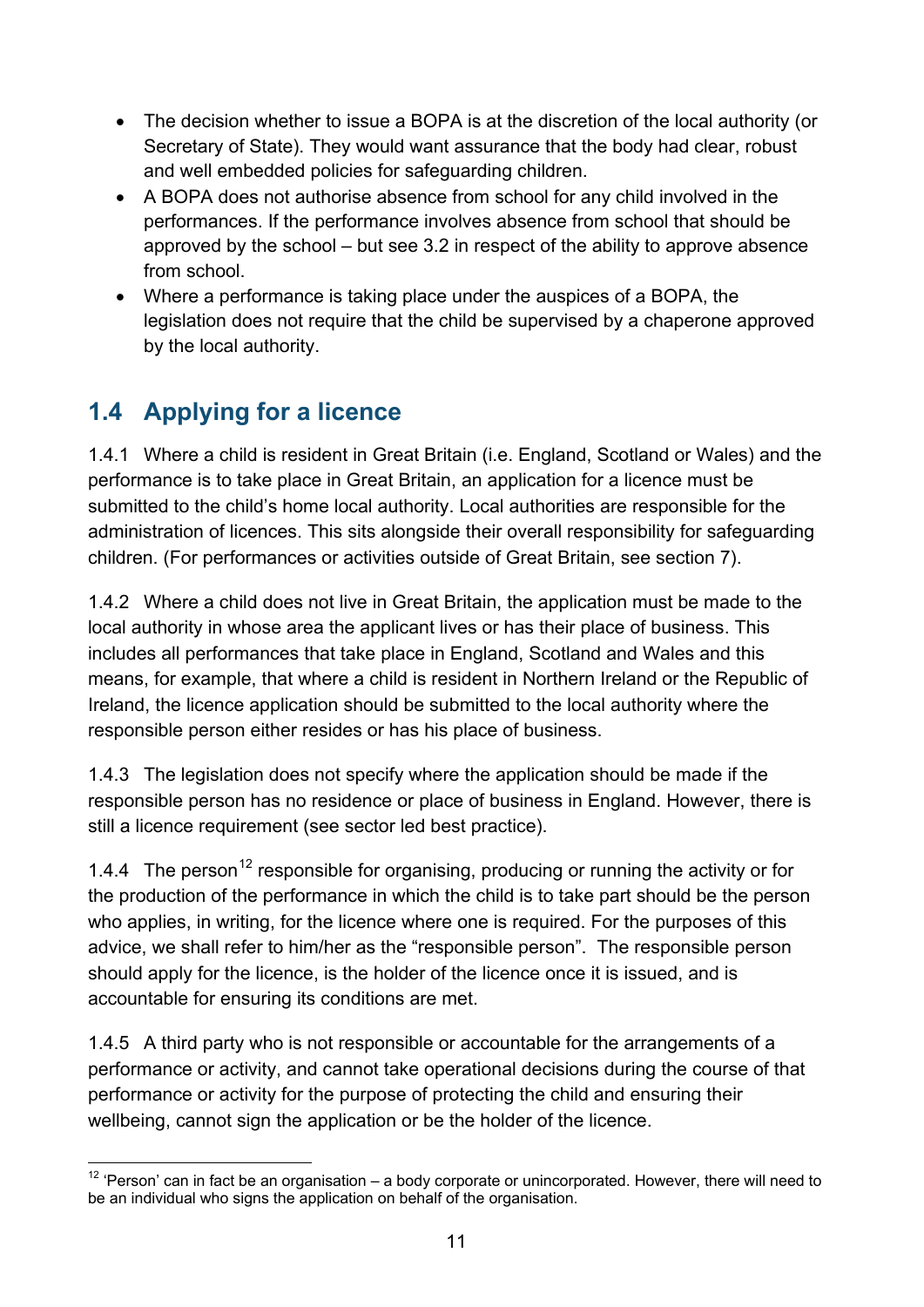1.4.6 The information and documentation that must be included with an application are set out in Schedule 2 to the regulations. Where any information that is required by the regulations is unavailable, applicants should indicate this to the local authority to which the application is being made, including reasons why the information is not available. This should not, however, prevent a local authority from processing the application where good reasons are available as to the lack of that information.

1.4.7 Licensing is not simply a paper exercise: someone with the authority to make or change the arrangements during the performance or activity must be legally accountable for ensuring safeguarding arrangements are made and adhered to.

# <span id="page-11-0"></span>**1.5 What is the timescale for getting a licence?**

1.5.1 The responsible person must submit a licence application to the relevant local authority, allowing sufficient time for the local authority to consider and process it. A local authority may refuse to consider an application if the performance or activity is less than 21 days away. Responsible persons should consider the risks to children and the arrangements needed to mitigate them at the start of planning for any performance or activity. Safeguarding children must not be an afterthought.

1.5.2 Business practice might demand and expect a more rapid turnaround of licence applications. Adoption of best practice – by applicants and licensing authorities - can help speed the process. Licensing authorities need a realistic and reasonable amount of time to assess licence applications and satisfy themselves about the arrangements for safeguarding the child: this must take priority over any business or operational concerns.

# <span id="page-11-1"></span>**1.6 Granting a licence**

1.6.1 Under section 37(4) of the 1963 Act, a licence must only be granted by the local authority to which the application is submitted once it is assured that:

- the child's education, health and wellbeing will not suffer; and
- the conditions of the licence will be observed  $13$ .

# <span id="page-11-2"></span>**1.7 Conditions that may be placed on a licence application**

1.7.1 Under regulation 5, a licensing authority **must** impose any conditions it considers necessary to ensure the child is fit to take part in the performance or activity, that there will be proper provision for the child's wellbeing and that the child's education will not suffer (so that it is able to comply with its duty under section 37(4)). For example, such

<span id="page-11-3"></span> $13$  The granting of licences under section 37(4) must be exercised by the licensing authority subject to any restrictions and conditions in the regulations.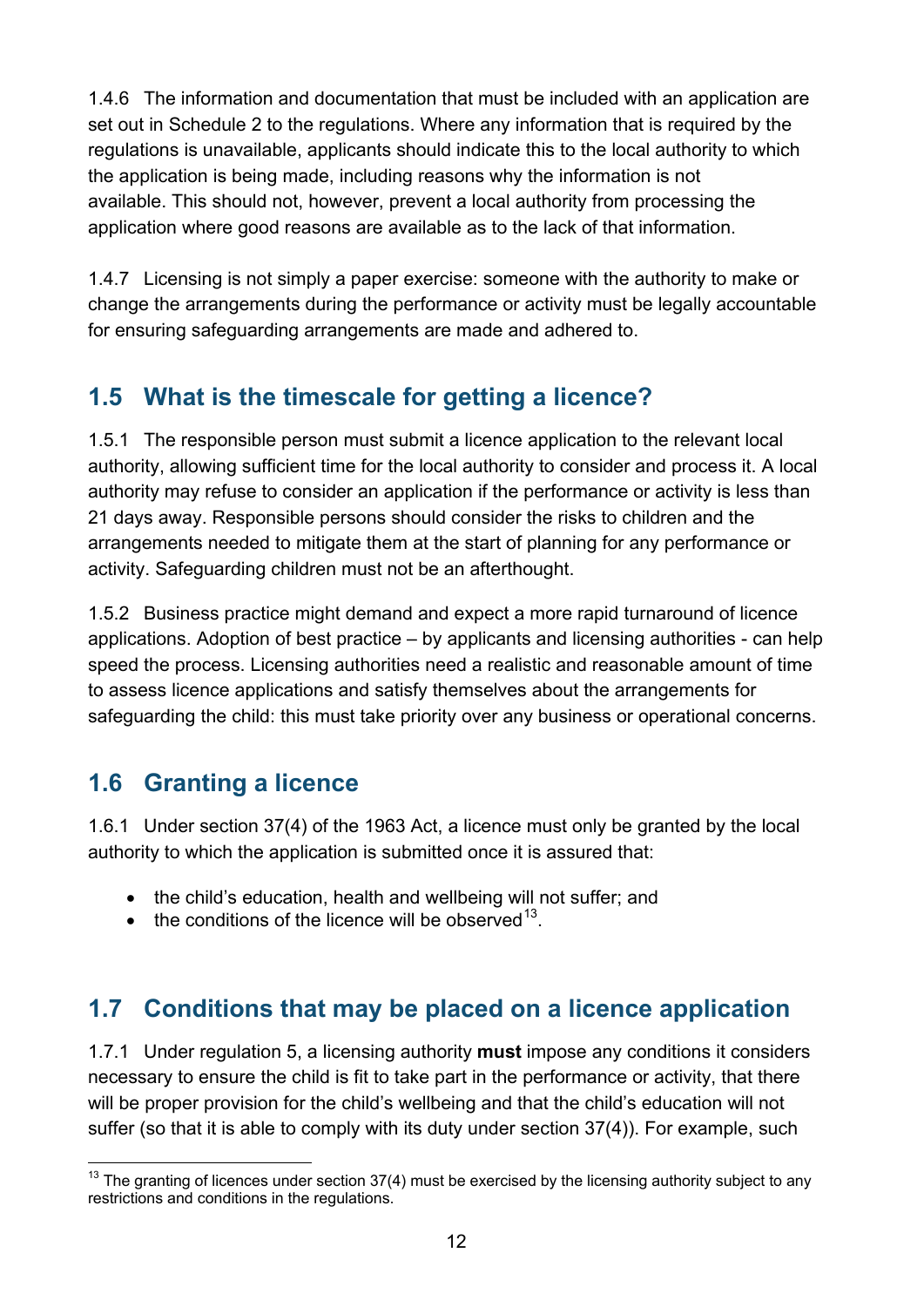conditions may include conditions specific to transport and travelling to and from the place of performance or activity.

1.7.2 Where the applicant is unable to specify the dates of the performance or activity then, if the licensing authority decides to grant a licence, it **must** impose a condition that the child can only take part in that performance or activity for a specified number of days within a 6 month period. In practice this is often referred to as an 'open licence'. A licence can only be issued to the responsible person for a specific performance or activity. There is no such thing as an 'open licence' with regard to, for example, different modelling jobs. Best practice can, however, be adopted by licensing authorities to streamline and speed up the application process, to enable children to take up opportunities that may arise at short notice.

1.7.3 In addition, the local authority may impose conditions in respect of:

- any earnings the child receives in relation to taking part in the performance or activity;
- any accommodation in which the child will live whilst taking part in the performance or activity where the child is required to live away from home; and
- the place where the performance, rehearsal or activity is to take place.

# <span id="page-12-0"></span>**1.8 Turning down a licence application**

1.8.1 If a local authority refuses to grant a licence it **must** provide the reason(s) for this decision, in writing (see section 39(6) of the 1963 Act). The responsible person may appeal to a magistrates' court against the refusal, revocation or variation, and against any condition under which a licence is granted or an approval is given (where the condition is not one that the local authority are required, under the legislation, to impose).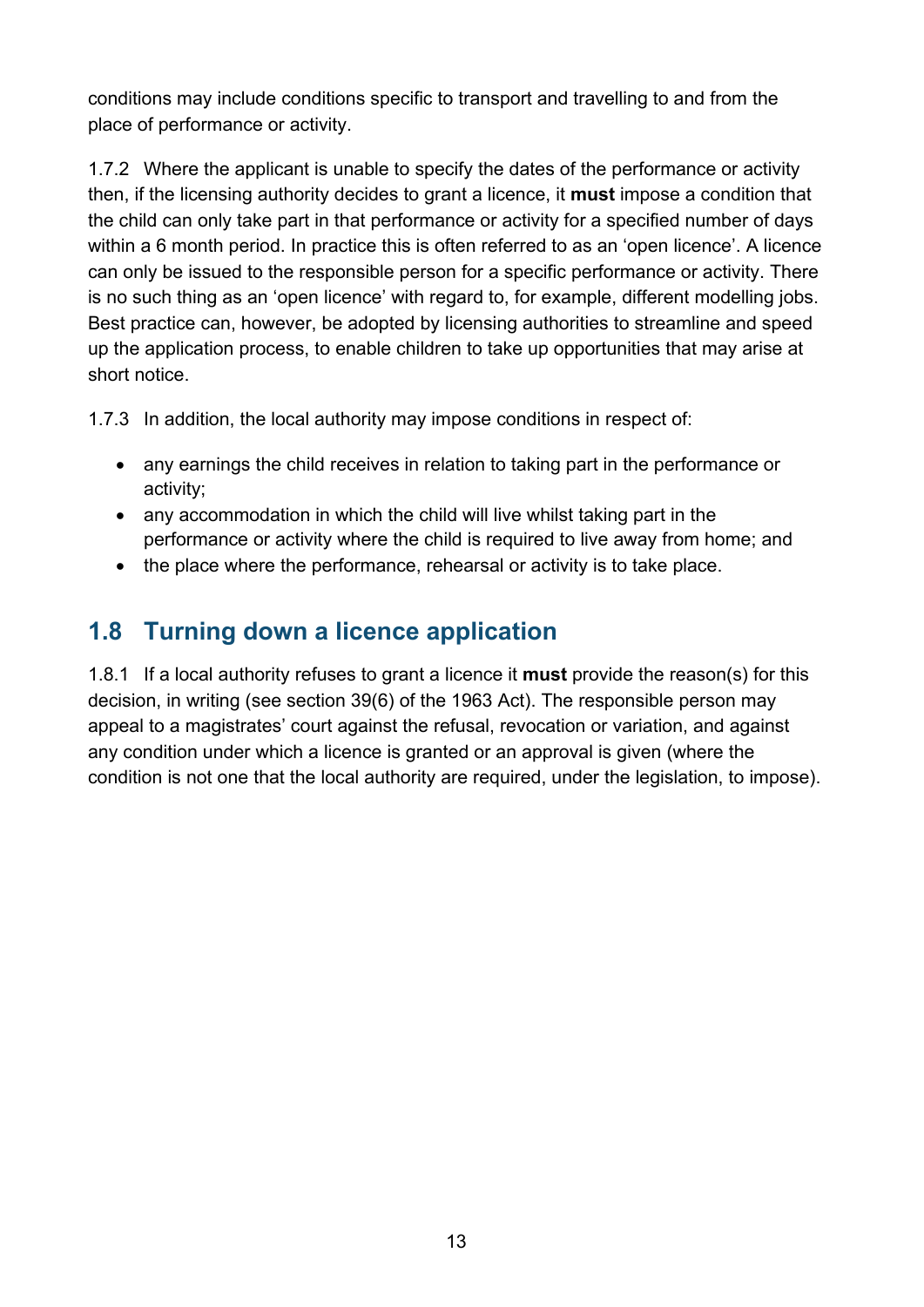# <span id="page-13-0"></span>**2. General requirements**

2.1 The regulations set out detailed requirements that must be met when a child takes part in a performance or activity under a licence, or where a child is performing without the need for a licence because of the exemption under section 37(3)(a) of the 1963 Act. These restrictions can be broken down into three categories:

- 1) General requirements applicable to all licensed performances or activities set out in Part 3 of the regulations;
- 2) Restrictions in relation to all performances (i.e. all licensed performances and all performances exempted under section 37(3)(a) of the Act) set out in Part 4 of the regulations; and
- 3) Restrictions and exceptions in relation to all licensed performances set out in Part V of the regulations.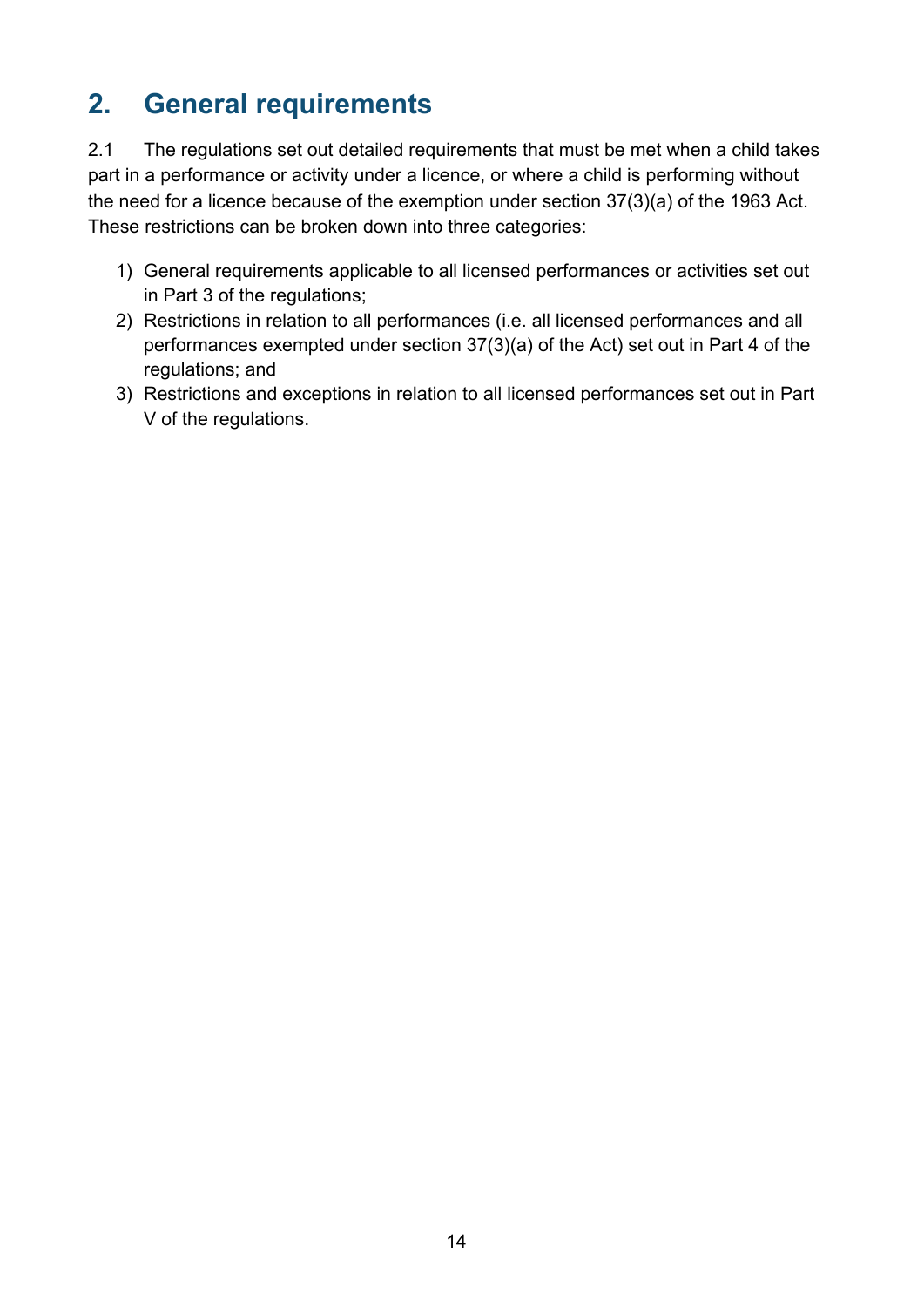# <span id="page-14-0"></span>**3. General requirements applicable to all licensed performances or activities**

# <span id="page-14-1"></span>**3.1 Regulation 13 - Education**

3.1.1 Under section 37(4) of the 1963 Act and regulation 13, the local authority to whom the application is submitted must not grant a licence unless it is satisfied that the child's education will not suffer as a result of taking part in a performance or activities for which the licence is requested.

3.1.2 Where arrangements are made for the education of the child during the term of the licence (i.e. because the child will be absent from school), these arrangements must be approved by the local authority. The local authority must be satisfied that the course of study and private teacher are suitable for the child in question, and that the numbers of children to be taught by the private teacher at the same time do not exceed the limits set out in regulation 13(3)(d).

3.1.3 The responsible person must ensure that where such arrangements are approved by the licensing authority, these arrangements are carried out.

3.1.4 Where arrangements are made for the education of the child, the child must receive education that, when taken together over the term of the licence, amounts to a minimum of 3 hours per day that the child would be required to attend a school maintained by the local authority issuing the licence.<sup>[14](#page-14-2)</sup>

3.1.5 Regulation 13(4) provides that this requirement will be met if the child receives education:

- for not less than 6 hours a week; and
- during each complete period of 4 weeks (or if there is a period of less than 4 weeks, then during that period) for periods of time not less than the aggregate periods required by regulation 13(3)(e) (i.e. not less than 3 hours on each day); and
- on days on which the child would be required to attend school if he/she were attending a school maintained by the local authority (i.e. usual school days); and
- for not more than 5 hours on any such day.

3.1.6 To illustrate this, if a child would be attending a maintained school for five days a week, over a four week period, a child would be required to undertake sixty hours education (three hours x five days x four weeks). This could be provided as follows:

Week One  $-$  six hours (not more than five hours in any one day)

<span id="page-14-2"></span> $14$  This is regardless of what type of school that particular child normally attends.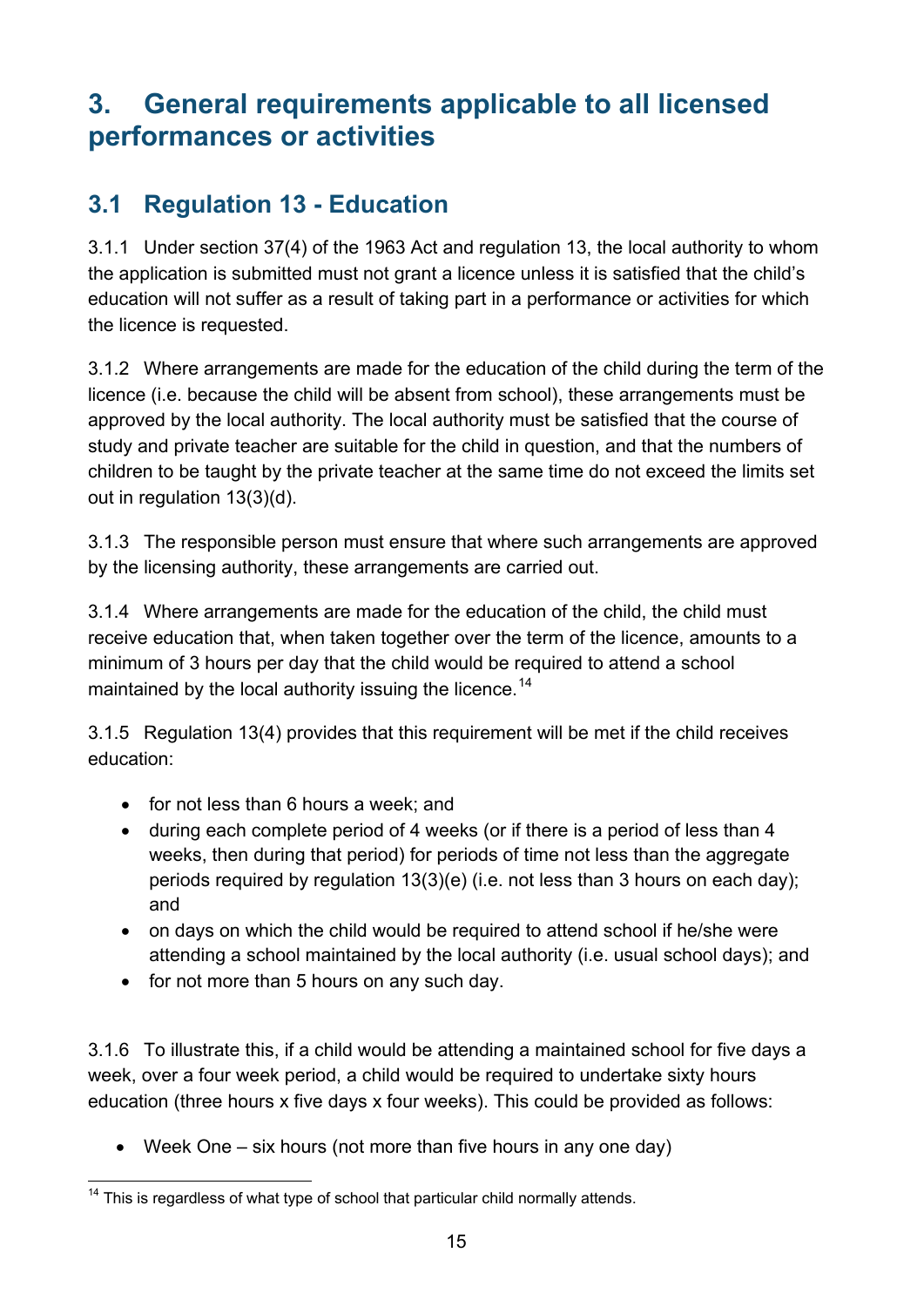- Week Two six hours (not more than five hours in any one day)
- Week Three twenty-four hours (five hours on four days + four hours on one day)
- Week Four twenty-four hours (five hours on four days + four hours on one day)
- TOTAL sixty hours.

3.1.7 Regulation 13(3) applies to the provision of education by a private tutor. However, the last limb does not specifically state that the periods of education have to be provided by the private tutor so licensing authorities may be content to approve arrangements that include some of the education being provided at a school.

# <span id="page-15-0"></span>**3.2 Absence from school**

3.2.1 In accordance with section 37(7) of the 1963 Act, where a licence is issued and it specifies the dates that a child is to be away from school to perform then the child's absence from school is deemed to have been granted such that permission is not needed from the school.

3.2.2 In circumstances where a licence is issued and the terms of the licence do not specify dates (i.e. an 'open' licence, see 1.7.2), then if the child attends an independent school (including academies and free schools) it is at the discretion of the head teacher to authorise the leave of absence for each date. A child should not be absent from school to take part in a performance or activity without such approval. This will also apply to any performance the child is taking part in to which an exemption under section 37(3) applies.

3.2.3 For local authority maintained schools and special schools not maintained by the local authority<sup>[15](#page-15-2)</sup>, a child may not be absent from school in order to perform or to take part in paid sport or modelling unless a licence has been obtained from the child's local authority<sup>[16](#page-15-3)</sup>. In practice, this means that unless the performance or activity is taking place outside of school hours (for example at a weekend or during school holidays), a child may not rely upon one of the exemptions in section 37(3) in order to perform as the head teacher may only authorize absence for a child to take part in a performance or activity for which a licence has been obtained.

# <span id="page-15-1"></span>**3.3 Regulation 15 - Chaperones**

3.3.1 A child performing, rehearsing for a performance during the performance period, taking part in an activity, or staying in accommodation in order to take part in a performance or activity under a licence, must be supervised at all times whilst taking part in a performance or activity, or whilst at that accommodation, by a chaperone, unless they are under the direct supervision of either their parent or a teacher from their school

<span id="page-15-2"></span><sup>&</sup>lt;sup>15</sup> Section 337 of the Education Act 1996 defines a non-maintained special school as a school 'specially organised to make special educational provision for pupils with special educational needs', which is approved by the Secretary of State.

<span id="page-15-3"></span><sup>&</sup>lt;sup>16</sup> Regulation 7 of the Education (Pupil Registration) (England) Regulations 2006.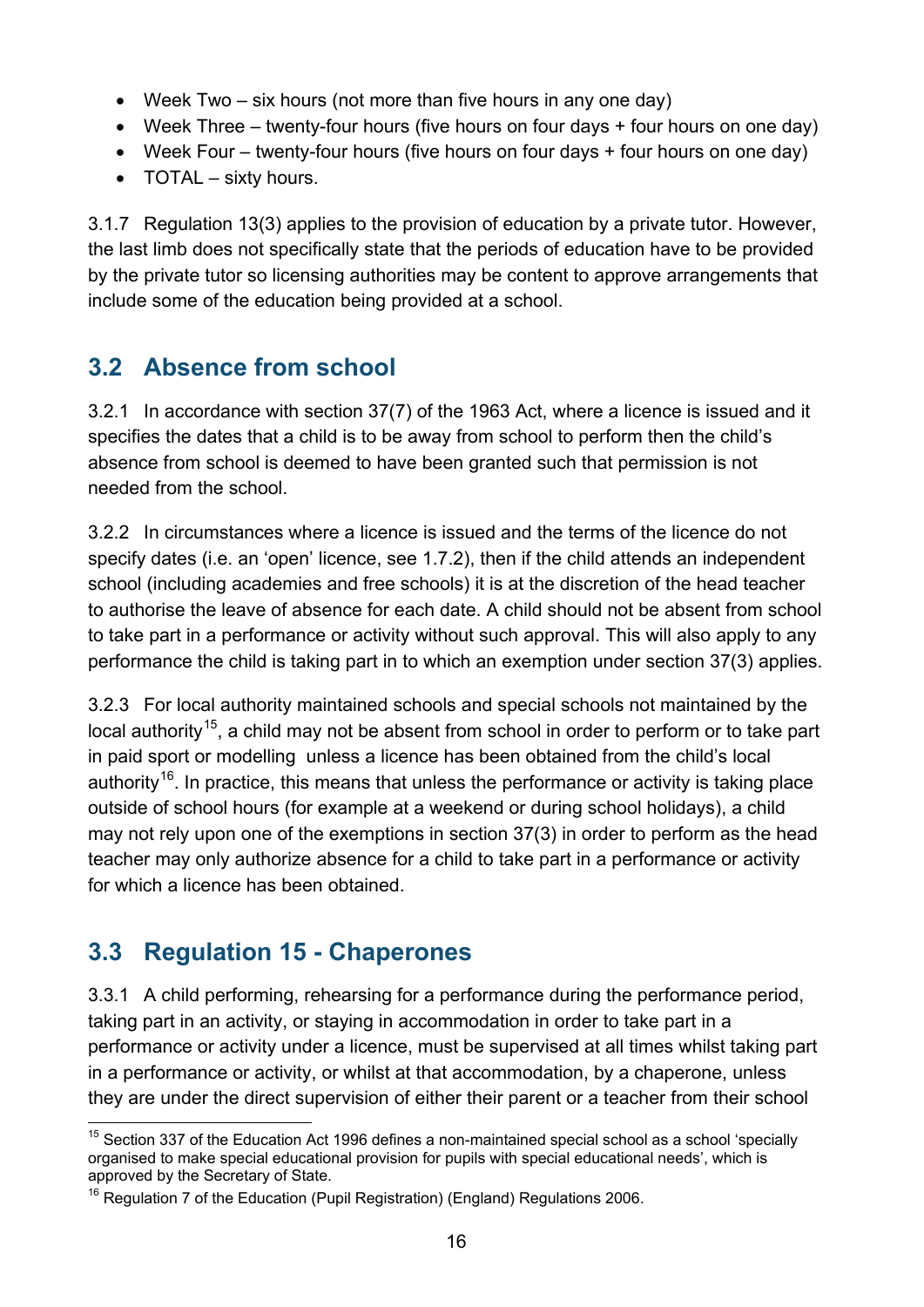or their home tutor. Chaperones must be approved by the local authority that has granted the relevant licence to the child as part of the application process as being suitable to exercise care and control of the child in question.

### <span id="page-16-0"></span>**3.4 Regulation 16 – Accommodation**

3.4.1 Where a child is to live away from home in order to take part in a performance or activity under a licence, the local authority issuing the licence must approve that place as being suitable for the child in question. As stated above at 1.7, a local authority may impose conditions in respect of the accommodation, including that transport will be arranged for the child to get to and from the accommodation to the place of performance, rehearsal or activity, and that suitable arrangements must be made for meals for the child.

### <span id="page-16-1"></span>**3.5 Regulation 17 – Place of performance and place of rehearsal**

3.5.1 The local authority issuing the licence must approve the place where the performance, rehearsal (during the performance period) or activity is to take place. In order to do so, the local authority must be satisfied that suitable arrangements will be made for meals for the child and for changing/washing facilities. When providing its approval, the local authority may impose such conditions as it feels necessary.

### <span id="page-16-2"></span>**3.6 Regulation 18 – Travel arrangements**

3.6.1 The responsible person must ensure that suitable travel arrangements are made to get the child home, or to any accommodation provided to the child. Where the local authority issuing the licence has imposed conditions in respect of such arrangements, the responsible person must ensure that those conditions are complied with.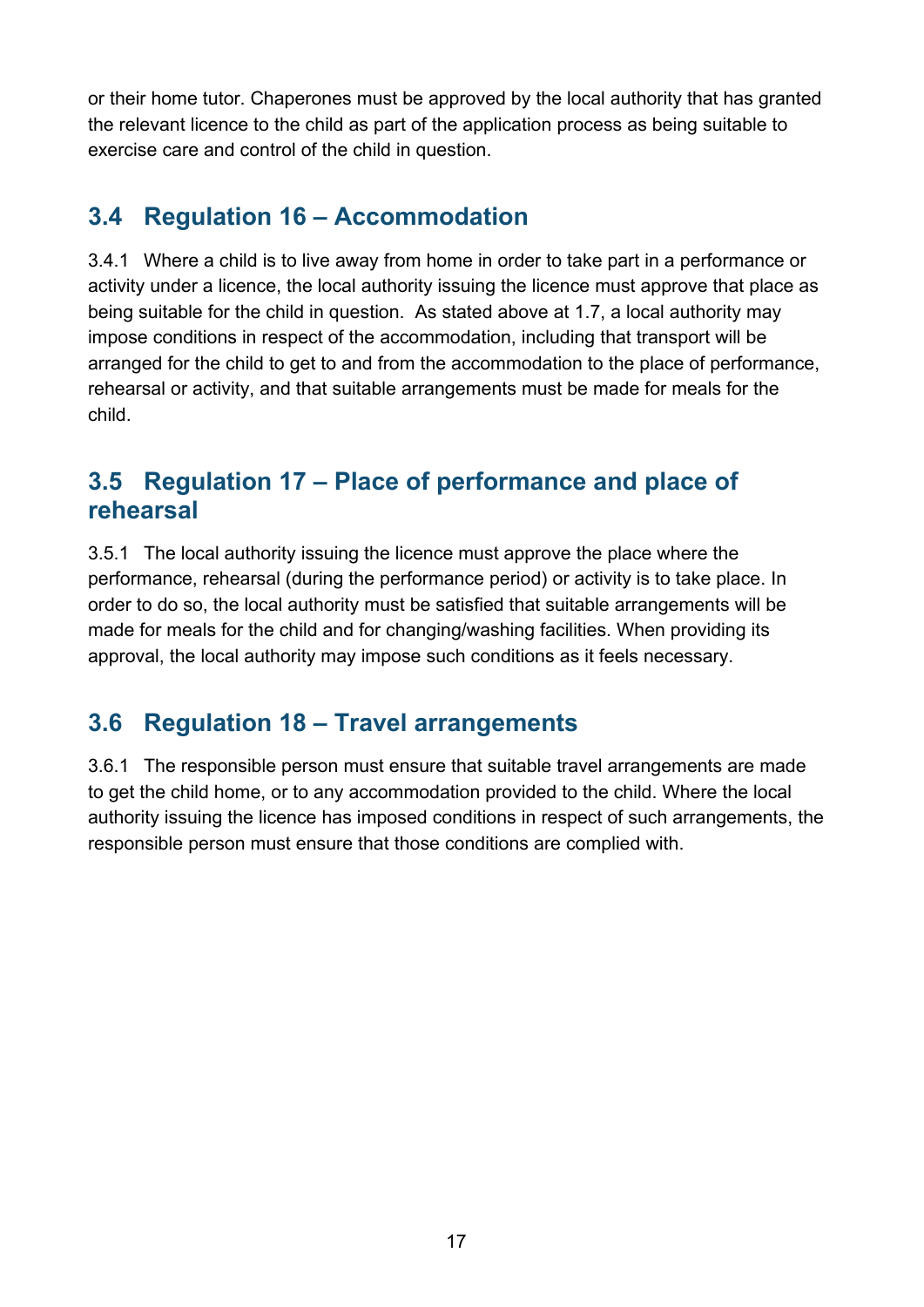# <span id="page-17-0"></span>**4. Restrictions in relation to all performances (i.e. all licensed performances and all performances exempted under section 37(3)(a) of the Act).**

4.1 Regulations 20 to 24 set out a number of limitations and requirements in respect of all performances for which a licence is required or for which no licence is required by virtue of the exemption in section 37(3)(a) of the 1963 Act. These restrictions only apply to performances; they do not apply to activities. The licensing authority may consider it appropriate, with reference to regulation 5, to place these limitations and requirements as conditions on licences for paid modelling or paid sport (see sector-led examples to best practice). They may not be appropriate for all types of paid sport, however, for e.g. where stamina and endurance may be an integral part of the sport.

4.2 Under regulation 20, a child must not take part in any other employment on the day of, or the day following, a performance. There are no restrictions on actions related to the performance they are licensed for, for e.g. a child can take part in a press conference on the day of a performance, and there are no restrictions on the number of performances or rehearsals – as long as these take place within the overall hours limits.

4.3 The earliest and latest hours that a child can be present at a place of performance or rehearsal (during the performance period) are set out in regulation 21 – a child under the age of 5 can be present from 7am until 10pm, whilst a child of 5 and over can be present from 7am to 11pm.

4.4 The **maximum** number of hours a child can perform or be at a place of performance is set out in regulation 22. It is important to note that these are the maximum hours permitted by the legislation; it is not intended that they be the default working pattern for all children. The principles that underpin each licence decision (as set out in section 37(4)) need to be considered: the child must be fit to take part in the performance, proper provision must be made to secure the child's health and kind treatment and that their education does not suffer.

4.5 Any time spent in education that is required by regulation 13 counts toward the maximum permitted hours in one day.

4.6 For children aged 5 until 9 the limit for continuous hours of performance or rehearsal (during the performance period) in one day is 2.5 hours. It is not expected that a child under 9 would ever normally be on stage or in front of a camera continuously for such a long period. If a child is taking part in a physical performance (such as a dance) however, this allows them time to properly warm  $up<sup>17</sup>$ .

<span id="page-17-1"></span> $17$  A warm up is classed as rehearsal, and if it takes place on or after the date of the first performance it counts toward the total permitted performance time.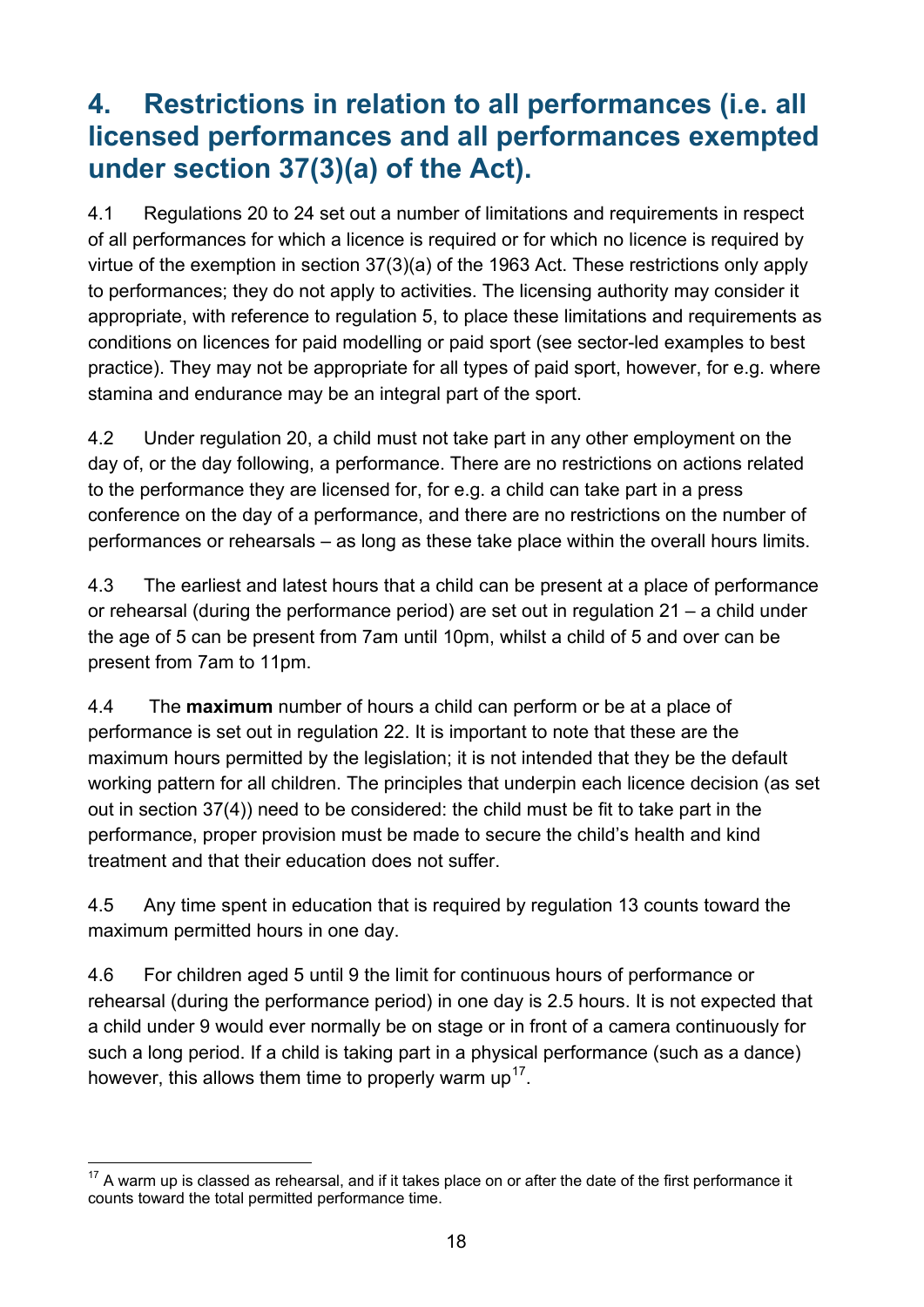4.7 The **minimum** breaks a child must have whilst performing and overnight breaks are specified by regulations 23 and 24. It is important to note that the regulations specify the minimum breaks required by law; it is not intended that they be rigidly adhered to. Children may need more or longer breaks, depending on the activity, the child, and the individual circumstances.

4.8 Whilst 12 hours is the minimum required overnight break for all children, it is generally expected that most children should normally have an overnight break of no less than 14 hours duration. Licensing authorities will want to consider factors such as the time that may be required for the child to travel to and from the place of performance and their home, and whether to place any conditions on the licence to ensure the child has an adequate overnight break.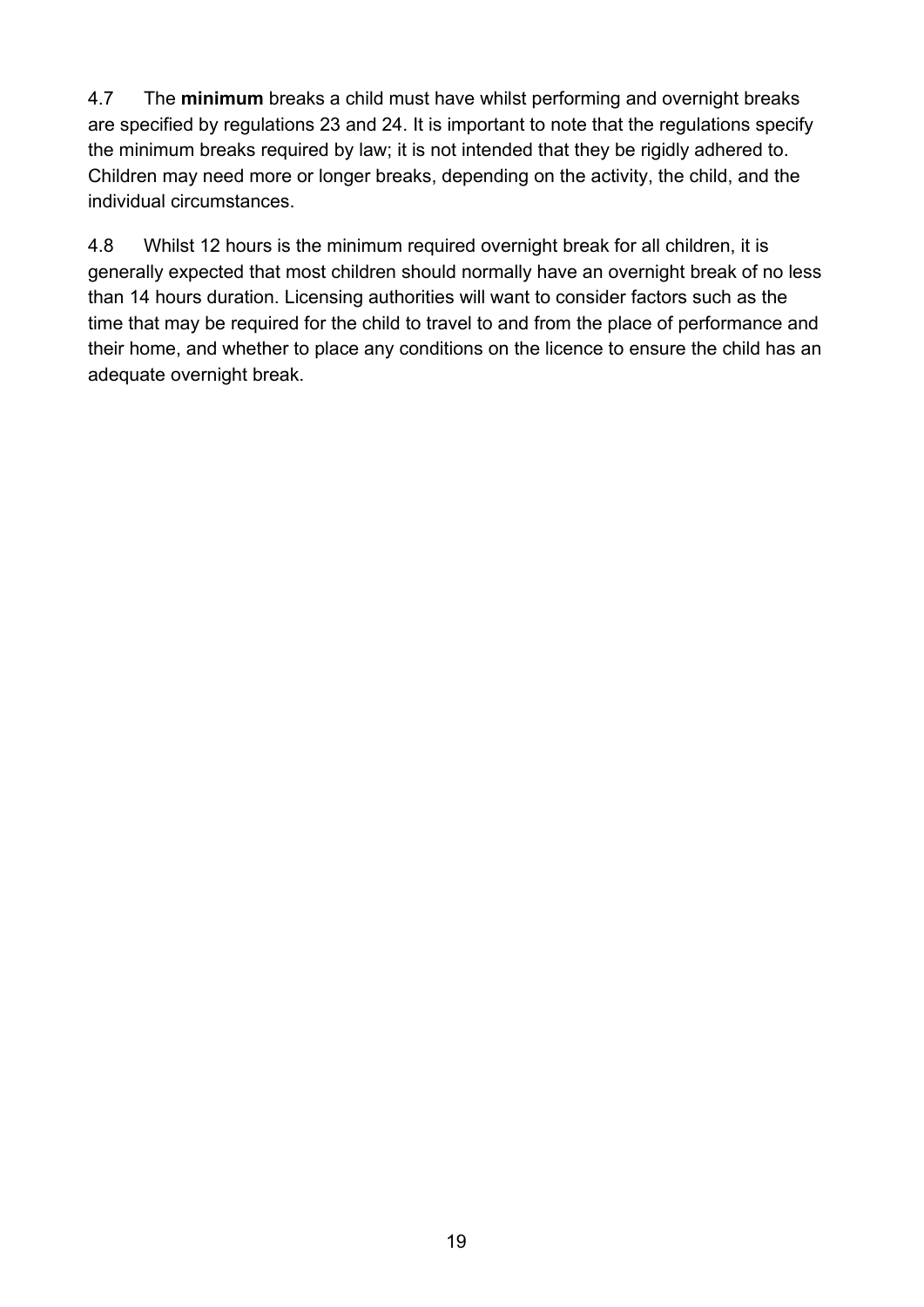# <span id="page-19-0"></span>**5. Restrictions and exceptions in relation to all licensed performances**

5.1 Regulations 26 to 29 set out restrictions and exceptions that apply to all licensed performances.

5.2 Regulation 26 sets the maximum number of consecutive days upon which a child may perform as 6. As this is a maximum, local authorities should consider whether it would be appropriate for the child in question to perform for this maximum number of days, or whether there might be reasons why this would not be appropriate (in light of the need to be satisfied of the things set out in paragraph 1.6.1 above).

5.3 Under regulation 27, a child must have a break of at least fourteen days following the last performance where that child has been performing on the maximum number of consecutive days over a period of eight week, unless the period to which the licence applies is less than sixty days.

5.4 Regulations 28 and 29 provide exceptions to the rules in respect of the latest time a child may be at a place of performance or rehearsal (during the performance period) under regulation 21 – respectively, these allow local authorities and chaperones to authorise a child to perform after the latest hour, both subject to certain specified conditions being met.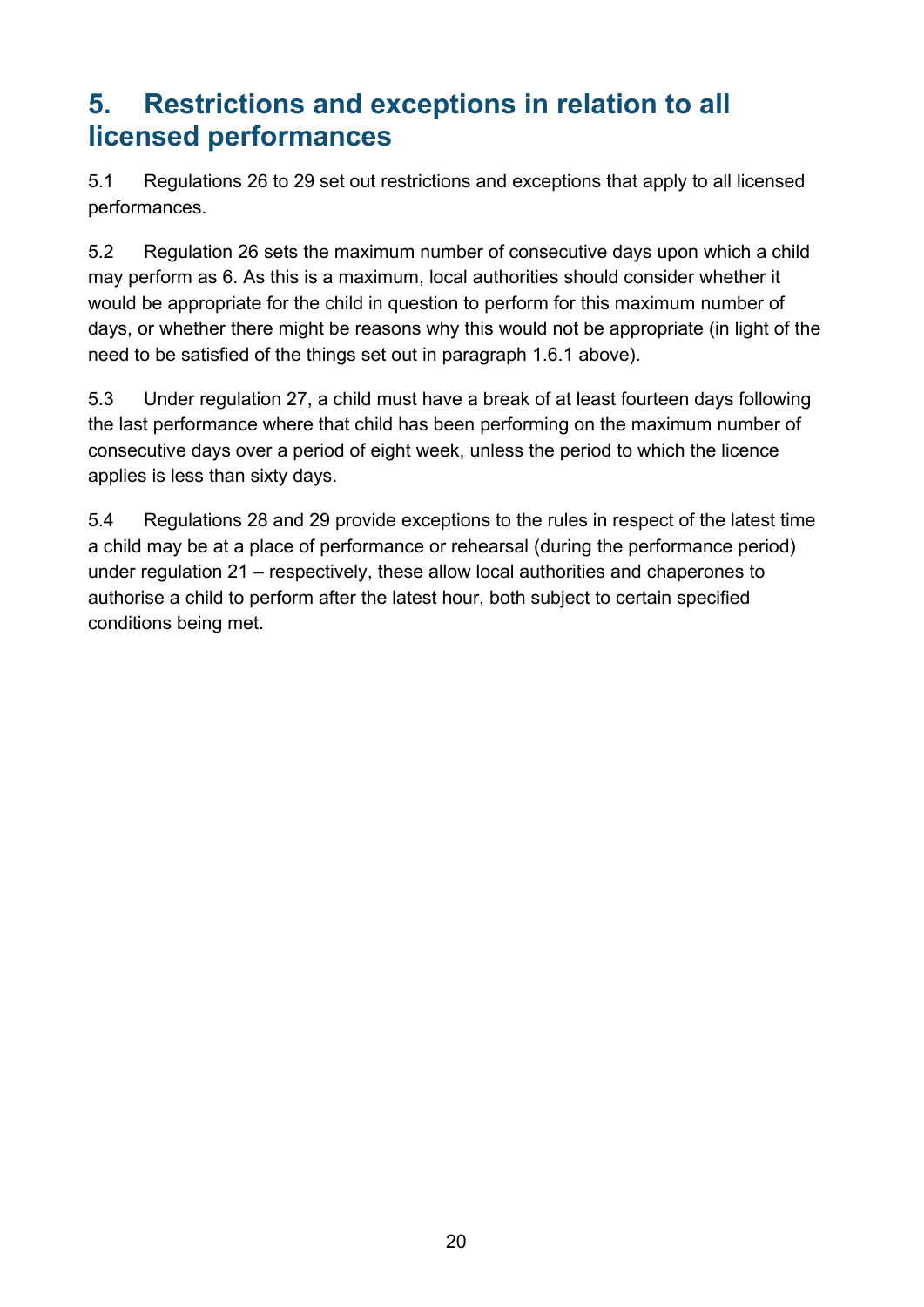# <span id="page-20-0"></span>**6. Compliance and enforcement**

6.1 The local authority has a responsibility to enforce the licensing requirements. They may carry out inspections of the premises:

- where rehearsals during the performance period are taking place;
- where performances or activities are taking place; or
- where the child is receiving their education

in order to check that the licensing conditions are being met.

6.2 Local authorities have powers to amend or revoke existing licences, including those issued by local authorities in Wales and education authorities in Scotland where the performance or activity to which the licence relates takes place within their area.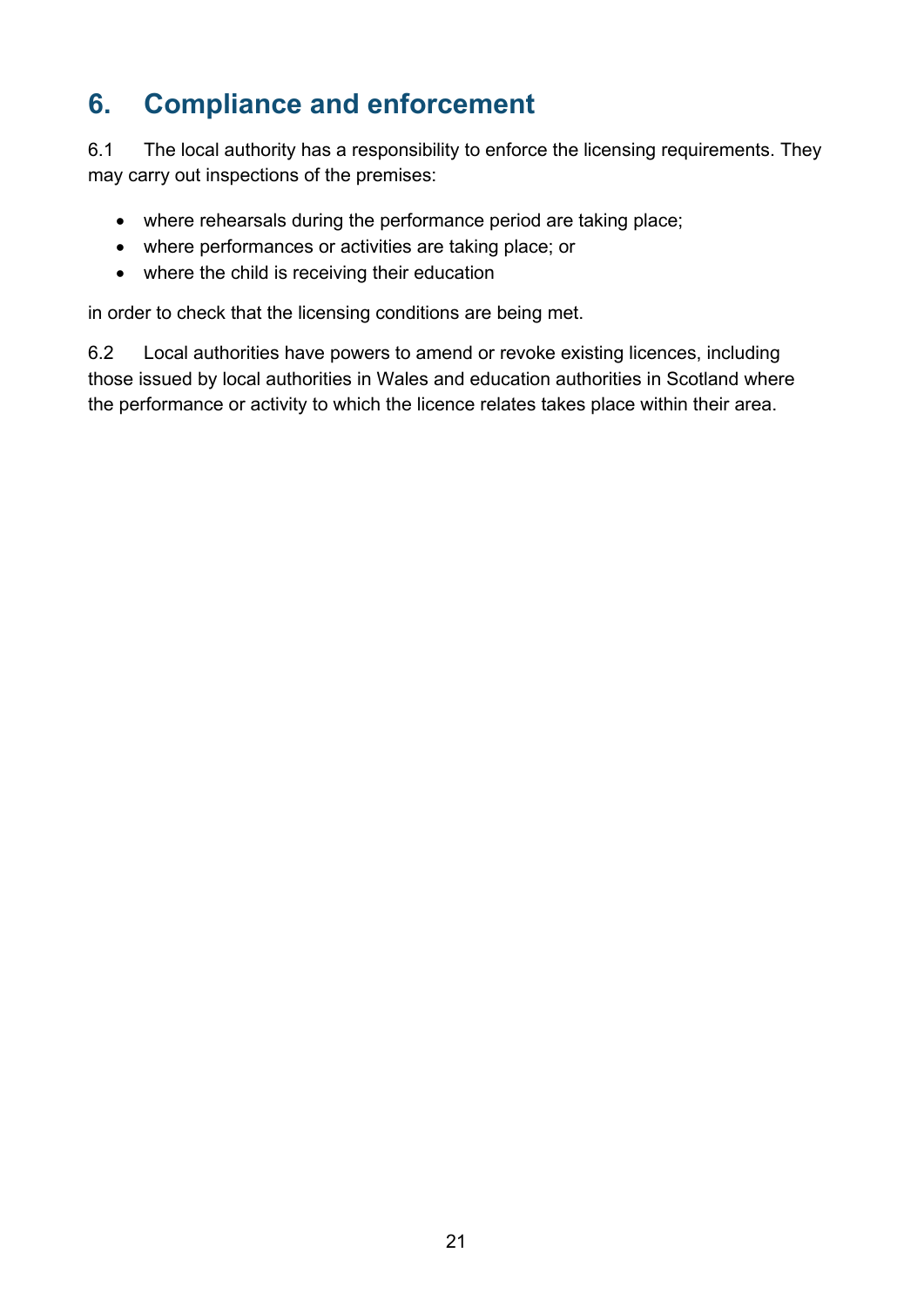# <span id="page-21-0"></span>**7. Licensing children to perform or take part in activities abroad**

### <span id="page-21-1"></span>**7.1 When is a licence required?**

7.1.1 Under section 25 of the 1933 Act, a licence must be obtained before a child of 14 but below compulsory school leaving age can go abroad for the purpose of:

- singing, playing (a musical instrument), performing or being exhibited 'for profit'<sup>18</sup>, including any broadcast performance; or
- taking part in a sport or working as a model where payment is made to the child or to another in respect of the childs' taking part in that activity, other than expenses.

# <span id="page-21-2"></span>**7.2 Restrictions on licensing children aged under 14**

7.2.1 Under section 42 of the 1963 Act, a licence may be obtained for a child under the age of 14 only in respect of specific performances or activities:

- where the engagement is for acting and the application is accompanied by a declaration that the part cannot be taken apart from by a child of around that age;
- where the engagement is for dancing in a ballet (as part of a ballet or opera) and the application is accompanied by a declaration that the part cannot be danced other than by a child or around that age; and
- where the engagement is for taking part in a performance the nature of which is wholly or mainly musical or which consists only of opera and ballet and the nature of his/her part in the performance is wholly or mainly musical.

Abroad is defined in section 30 of the 1933 Act as meaning outside Great Britain and Ireland. If a child is going to perform in Ireland for profit, there is no requirement to obtain a licence from a magistrate (the producer will need to comply with any requirements in the area that the performance is to take place).

# <span id="page-21-3"></span>**7.3 When is a licence not required?**

7.3.1 This requirement does not apply where the child in question was only temporarily resident within the UK.

<span id="page-21-4"></span> $18$  For example, a performance for which people are asked to pay an admission fee.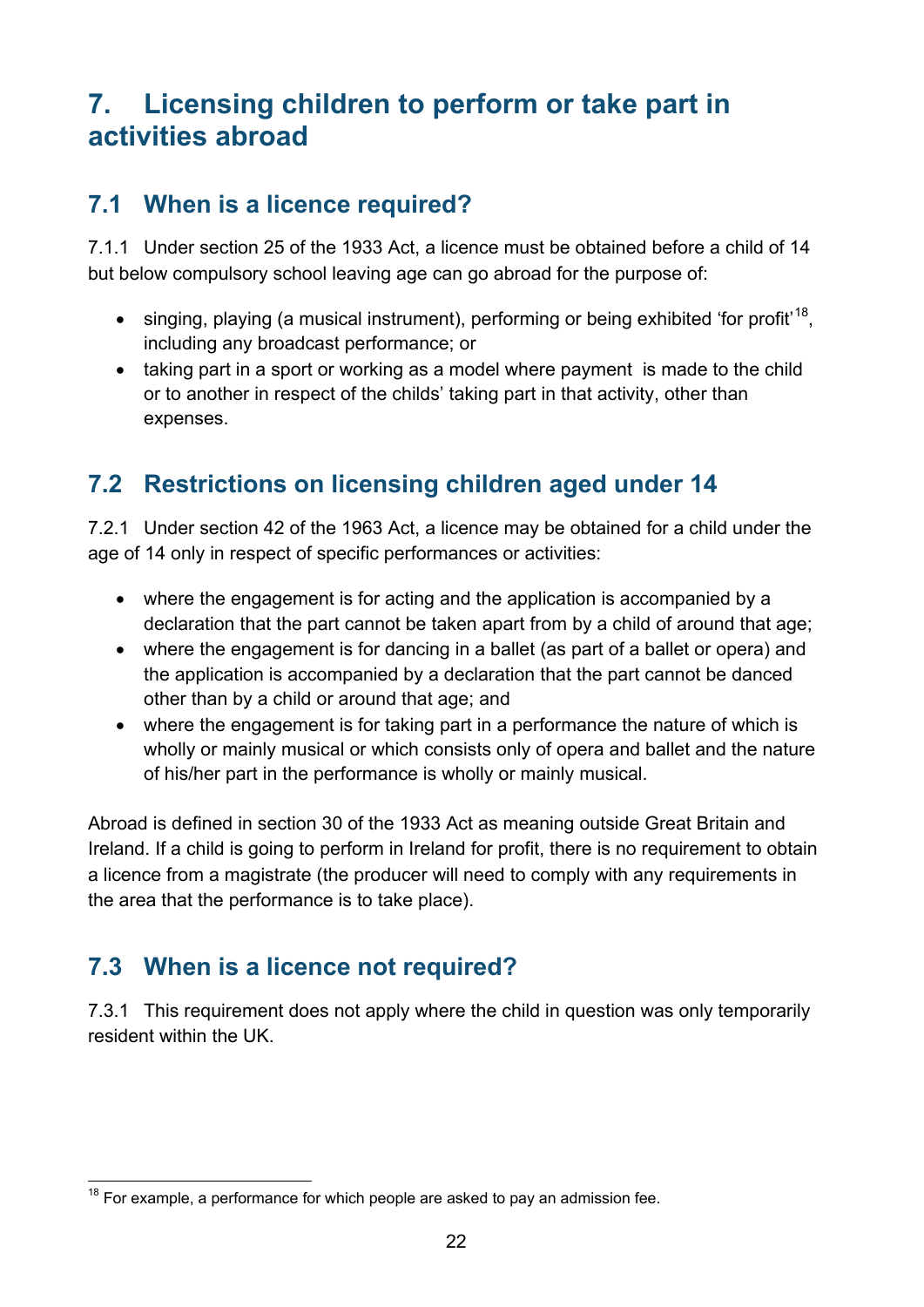# <span id="page-22-0"></span>**7.4 Who issues the licence?**

7.4.1 Under section 25(2) of the 1933 Act, a magistrate grants any licence for a child to perform or take part in activities abroad.

# <span id="page-22-1"></span>**7.5 Who should apply for the licence?**

7.5.1 Unlike licences for children to perform in Great Britain, there is no stipulation in legislation as to who the applicant for the licence needs to be. However, under section 25(2), the licence cannot be issued unless the magistrate is satisfied that the application is made by or with the consent of the parent/guardian of the child.

### <span id="page-22-2"></span>**7.6 What information should be included in a licence application?**

7.6.1 A licence cannot be issued unless the magistrate is satisfied that:

- the child is going abroad to fulfil a particular engagement:
- the child is fit to perform, proper provision has been made to secure his/her health and wellbeing, and for his/her supervision, and for his/her return from abroad at the expiration or revocation of the licence; and
- a copy of the employment contract (or other document showing the terms and conditions of employment for the performance) has been drawn up in a language that the child understands and provided to him/her.

7.6.2 The person applying for the licence must send notice of the intended application together with a copy of the contract of employment or other document showing the terms and conditions of employment to the chief of police for the district in which the child resides at least 7 days before making the application, who may then make a report to the court as to why the licence should or should not be granted.

# <span id="page-22-3"></span>**7.7 Licensing decisions**

7.7.1 Licences may only be granted for up to a period of 3 months, although they may be renewed on application (where such an application is supported by the child's parent or guardian and a report is provided from a 'trustworthy person' confirming that the conditions of the licence are being complied with).

7.7.2 A licence may also be varied or revoked by a magistrate.

7.7.3 When granting a licence, the magistrate must (unless satisfied that in the circumstances it is unnecessary) require the applicant to give security in order to ensure that the restrictions and conditions of the licence will be complied with.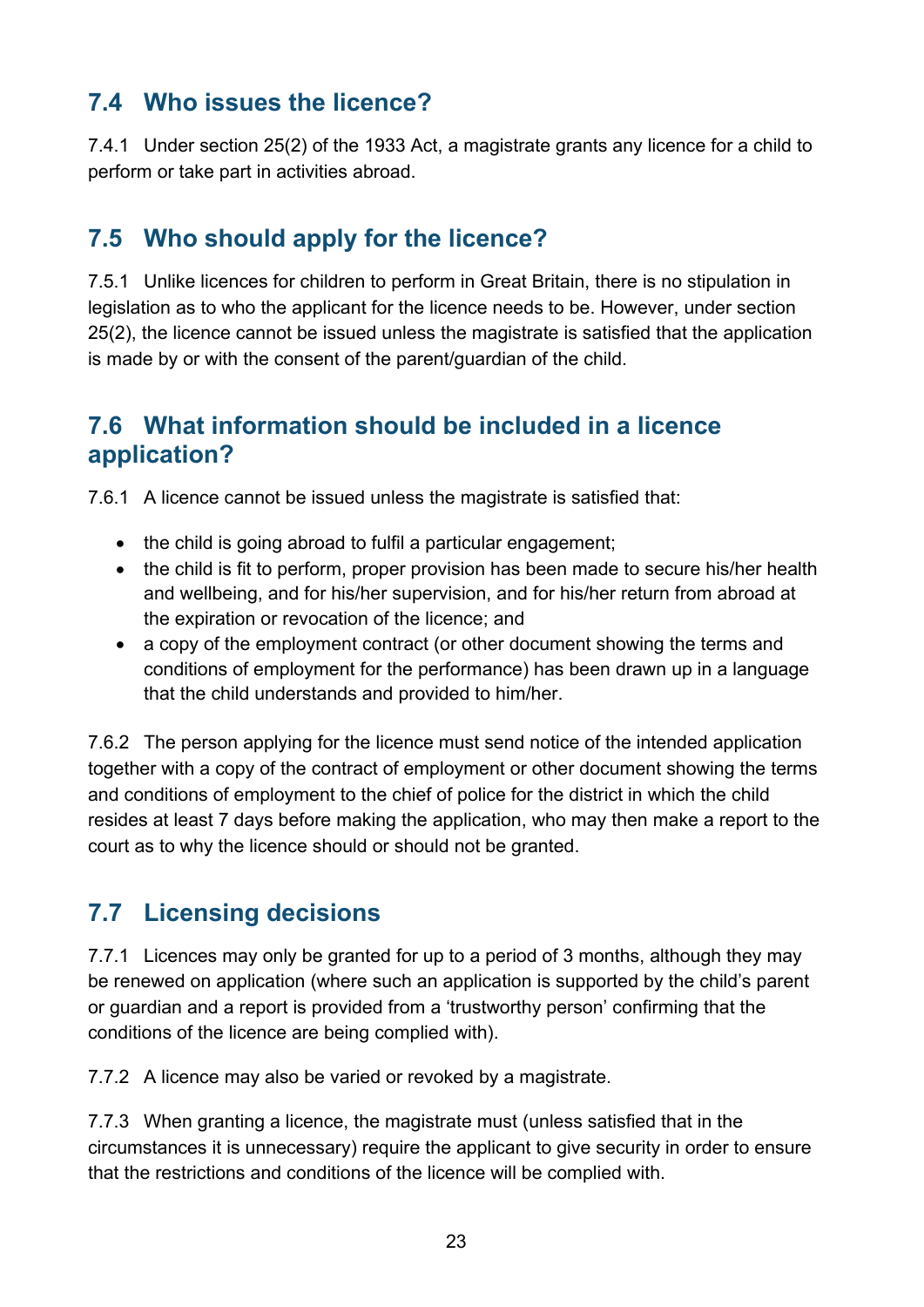7.7.4 Where a decision is made to grant a licence, the information set out in regulation 31 of the regulations must be sent by the magistrate to the Secretary of State for transmission to the appropriate consular officer.

# <span id="page-23-0"></span>**7.8 What information does the licence contain once granted?**

7.8.1 A licence granted under section 25 of the 1933 Act must include the information specified in regulation 30 of the Regulations.

7.8.2 Conditions can also be attached to the licence.